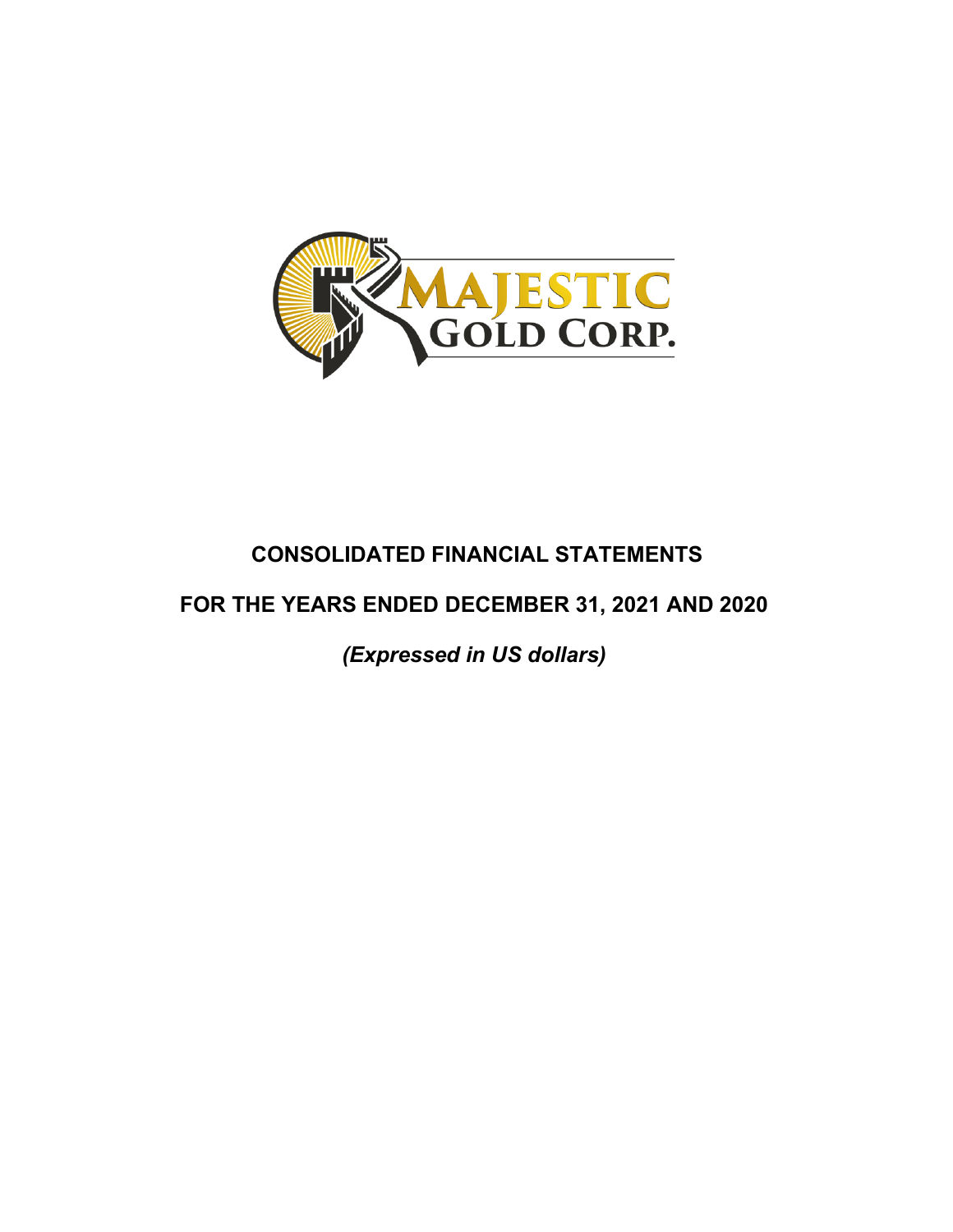

DALE MATHESON CARR-HILTON LABONTE LLP CHARTERED PROFESSIONAL ACCOUNTANTS

#### **INDEPENDENT AUDITOR'S REPORT**

To the Shareholders of Majestic Gold Corp.

#### **Opinion**

We have audited the consolidated financial statements of Majestic Gold Corp. (the "Company"), which comprise the consolidated statements of financial position as at December 31, 2021 and 2020, and the consolidated statements of comprehensive income, changes in equity and cash flows for the years then ended, and notes to the consolidated financial statements, including a summary of significant accounting policies (collectively referred to as the "financial statements").

In our opinion, the accompanying financial statements present fairly, in all material respects, the financial position of the Company as at December 31, 2021 and 2020, and its financial performance and its cash flows for the years then ended in accordance with International Financial Reporting Standards.

#### **Basis for Opinion**

We conducted our audit in accordance with Canadian generally accepted auditing standards. Our responsibilities under those standards are further described in the *Auditor's Responsibilities for the Audit of the Financial Statements* section of our report. We are independent of the Company in accordance with the ethical requirements that are relevant to our audit of the financial statements in Canada, and we have fulfilled our other ethical responsibilities in accordance with these requirements. We believe that the audit evidence we have obtained is sufficient and appropriate to provide a basis for our opinion.

#### **Other Information**

Management is responsible for the other information. The other information comprises the information included in Management's Discussion and Analysis.

Our opinion on the financial statements does not cover the other information and we do not express any form of assurance conclusion thereon.

In connection with our audit of the financial statements, our responsibility is to read the other information identified above and, in doing so, consider whether the other information is materially inconsistent with the financial statements or our knowledge obtained in the audit, or otherwise appears to be materially misstated.

We obtained Management's Discussion and Analysis prior to the date of this auditor's report. If, based on the work we have performed, we conclude that there is a material misstatement of this other information, we are required to report that fact. We have nothing to report in this regard.

#### **Responsibilities of Management and Those Charged with Governance for the Financial Statements**

Management is responsible for the preparation and fair presentation of the financial statements in accordance with International Financial Reporting Standards, and for such internal control as management determines is necessary to enable the preparation of financial statements that are free from material misstatement, whether due to fraud or error.

In preparing the financial statements, management is responsible for assessing the Company's ability to continue as a going concern, disclosing, as applicable, matters related to going concern and using the going concern basis of accounting unless management either intends to liquidate the Company or to cease operations, or has no realistic alternative but to do so.

Those charged with governance are responsible for overseeing the Company's financial reporting process.

#### **Auditor's Responsibilities for the Audit of the Financial Statements**

Our objectives are to obtain reasonable assurance about whether the financial statements as a whole are free from material misstatement, whether due to fraud or error, and to issue an auditor's report that includes our opinion. Reasonable assurance is a high level of assurance, but is not a guarantee that an audit conducted in accordance with Canadian generally accepted auditing standards will always detect a material misstatement when it exists. Misstatements can arise from fraud or error and are considered material if, individually or in the aggregate, they could reasonably be expected to influence the economic decisions of users taken on the basis of these financial statements.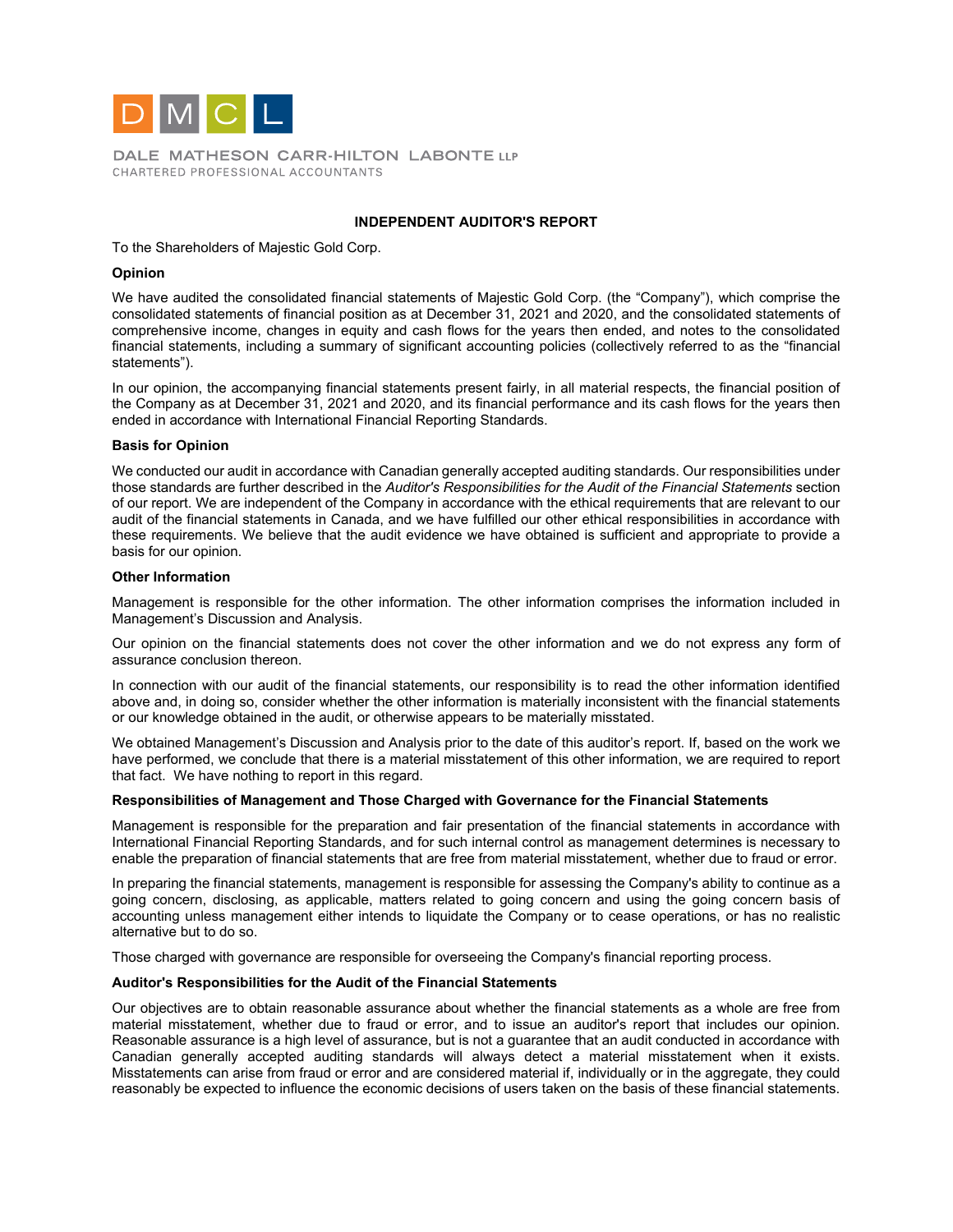As part of an audit in accordance with Canadian generally accepted auditing standards, we exercise professional judgment and maintain professional skepticism throughout the audit. We also:

- Identify and assess the risks of material misstatement of the financial statements, whether due to fraud or error, design and perform audit procedures responsive to those risks, and obtain audit evidence that is sufficient and appropriate to provide a basis for our opinion. The risk of not detecting a material misstatement resulting from fraud is higher than for one resulting from error, as fraud may involve collusion, forgery, intentional omissions, misrepresentations, or the override of internal control.
- Obtain an understanding of internal control relevant to the audit in order to design audit procedures that are appropriate in the circumstances, but not for the purpose of expressing an opinion on the effectiveness of the Company's internal control.
- Evaluate the appropriateness of accounting policies used and the reasonableness of accounting estimates and related disclosures made by management.
- Conclude on the appropriateness of management's use of the going concern basis of accounting and based on the audit evidence obtained, whether a material uncertainty exists related to events or conditions that may cast significant doubt on the Company's ability to continue as a going concern. If we conclude that a material uncertainty exists, we are required to draw attention in our auditor's report to the related disclosures in the financial statements or, if such disclosures are inadequate, to modify our opinion. Our conclusions are based on the audit evidence obtained up to the date of our auditor's report. However, future events or conditions may cause the Company to cease to continue as a going concern.
- Evaluate the overall presentation, structure and content of the financial statements, including the disclosures, and whether the financial statements represent the underlying transactions and events in a manner that achieves fair presentation.
- Obtain sufficient appropriate audit evidence regarding the financial information of the entities or business activities within the Company to express an opinion on the financial statements. We are responsible for the direction, supervision and performance of the group audit. We remain solely responsible for our audit opinion.

We communicate with those charged with governance regarding, among other matters, the planned scope and timing of the audit and significant audit findings, including any significant deficiencies in internal control that we identify during our audit.

We also provide those charged with governance with a statement that we have complied with relevant ethical requirements regarding independence, and to communicate with them all relationships and other matters that may reasonably be thought to bear on our independence, and where applicable, related safeguards.

The engagement partner on the audit resulting in this independent auditor's report is Steven Reichert*.*

**DALE MATHESON CARR-HILTON LABONTE LLP CHARTERED PROFESSIONAL ACCOUNTANTS** Vancouver, BC

March 25, 2022



An independent firm associated with Moore Global Network Limited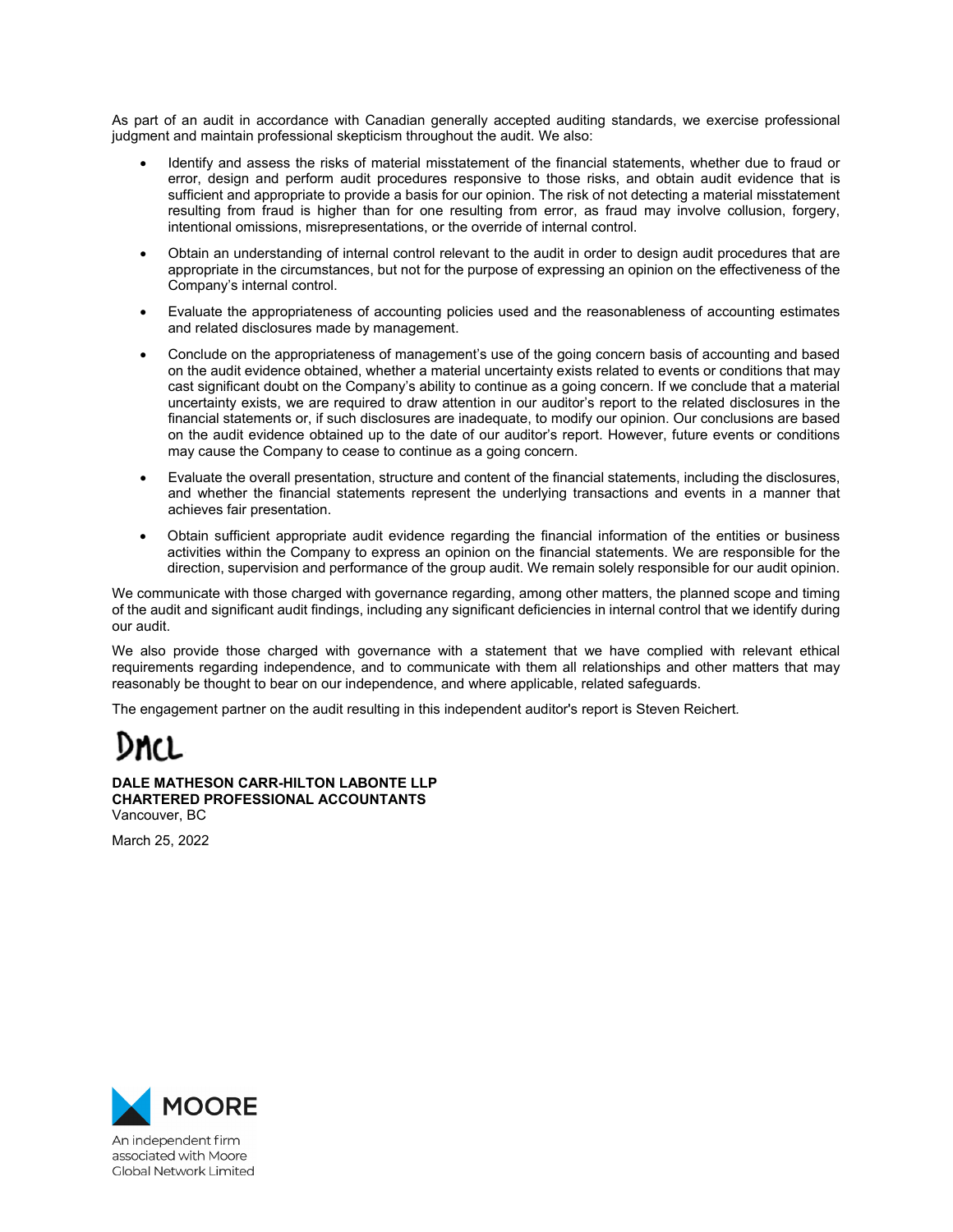## **Majestic Gold Corp. Consolidated Statements of Financial Position**

(Expressed in US dollars)

|                                                  |                     | December 31, 2021 | December 31, 2020 |
|--------------------------------------------------|---------------------|-------------------|-------------------|
|                                                  | Note                | $-$ \$ -          | -\$-              |
| <b>ASSETS</b>                                    |                     |                   |                   |
| <b>Current assets</b>                            |                     |                   |                   |
| Cash                                             | 4                   | 34,867,831        | 33,774,231        |
| Receivables                                      | 5                   | 115,855           | 18,307            |
| Deposits and prepaid expenses                    | 6                   | 596,532           | 464,063           |
| Inventory                                        | 7                   | 3,103,699         | 4,442,758         |
| Current portion of other long-term assets        | 10                  | 156,845           |                   |
|                                                  |                     | 38,840,762        | 38,699,359        |
| Reclamation deposits                             | 6                   | 2,453,906         | 2,190,025         |
| Property, plant and equipment                    | 8                   | 85,273,120        | 83,069,232        |
| Exploration and evaluation assets                | 9                   | 861               | 69,605            |
| Deferred tax assets                              | 22                  | 848,205           | 832,537           |
| Other long-term assets                           | 10                  | 620,168           | 1,854,435         |
|                                                  |                     | 128,037,022       | 126,715,193       |
| <b>LIABILITIES</b>                               |                     |                   |                   |
| <b>Current liabilities</b>                       |                     |                   |                   |
| Accounts payable and accrued liabilities         | 11                  | 11,743,804        | 23,341,722        |
| Current portion of long-term liabilities         | 14                  | 1,181,763         | 163,221           |
| Income taxes payable                             | 22                  | 7,133,997         | 3,817,389         |
| Loans payable                                    | 12                  | 4,705,365         | 4,597,772         |
|                                                  |                     | 24,764,929        | 31,920,104        |
| Asset retirement obligation                      | 13                  | 3,657,019         | 3,367,253         |
| Deferred tax liability                           | 22                  | 1,053,449         |                   |
| Other long-term liabilities                      | 14                  | 5,750,063         | 1,336,156         |
|                                                  |                     | 35,225,460        | 36,623,513        |
| <b>EQUITY</b>                                    |                     |                   |                   |
| Share capital                                    | 16                  | 122,799,751       | 123,005,743       |
| <b>Reserves</b>                                  | 16                  | 14,094,201        | 12,071,824        |
| Deficit                                          |                     | (54,491,705)      | (58, 361, 024)    |
| Equity attributable to owners of parent          |                     | 82,402,247        | 76,716,543        |
| Equity attributable to non-controlling interests | 21                  | 10,409,315        | 13,375,137        |
| Total equity                                     |                     | 92,811,562        | 90,091,680        |
|                                                  |                     | 128,037,022       | 126,715,193       |
| Nature of operations                             | $\pmb{\mathcal{1}}$ |                   |                   |
| Commitments                                      | 14                  |                   |                   |
| Subsequent event                                 | 23                  |                   |                   |
|                                                  |                     |                   |                   |
| Approved by the Directors:                       |                     |                   |                   |
| "John Campbell"                                  |                     |                   |                   |

*"Stephen Kenwood"*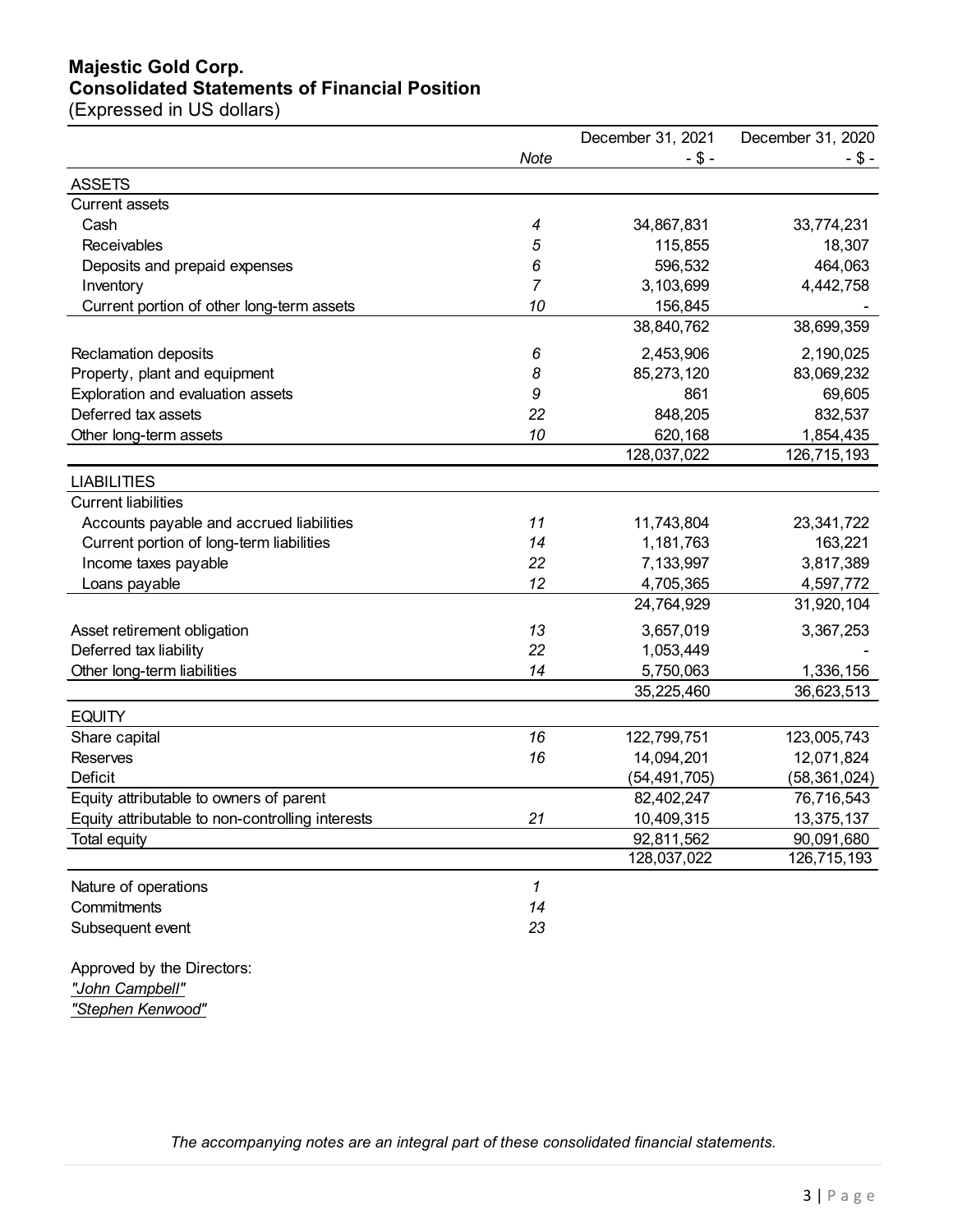## **Majestic Gold Corp. Consolidated Statements of Comprehensive Income**

(Expressed in US dollars)

|                                                                  |             |                         | Year ended December 31, |
|------------------------------------------------------------------|-------------|-------------------------|-------------------------|
|                                                                  |             | 2021                    | 2020                    |
|                                                                  | <b>Note</b> | $- $ -$                 | $-$ \$ -                |
| Gold revenue                                                     | 18          | 38,445,273              | 52,363,436              |
| Cost of sales                                                    |             |                         |                         |
| Operating expenses                                               | 18          | 14,039,983              | 18,667,772              |
| Depreciation and depletion                                       | 8,18        | 2,691,045               | 5,511,597               |
| Gross profit                                                     |             | 21,714,245              | 28,184,067              |
|                                                                  |             |                         |                         |
| General and administrative                                       | 18          | 4,386,602               | 3,979,446               |
| Exploration and evaluation expenditures                          | 9           | 188,104                 | 72,371                  |
| Suspension costs                                                 | 1           | 4,455,821<br>12,683,718 | 24, 132, 250            |
| Operating profit<br>Other items                                  |             |                         |                         |
|                                                                  | 18          | 598,383                 | 762,443                 |
| Finance expense<br>Interest and other income                     |             | (453, 183)              | (355, 466)              |
| Net gain on change in provision estimate                         | 11          | (981, 376)              |                         |
| Foreign exchange gain                                            |             | (253, 612)              | (8,092)                 |
| Gain on investments                                              |             |                         | (387, 773)              |
| (Gain) loss on sale of assets                                    |             | 151,019                 | (5, 135)                |
| Other expenses                                                   |             | 19,563                  | 294,828                 |
| Write-down of exploration and evaluation assets                  | 9           | 70,200                  |                         |
|                                                                  |             | (849,006)               | 300,805                 |
| Net income before income tax                                     |             | 13,532,724              | 23,831,445              |
| Income tax expense                                               | 22          | (5,815,062)             | (8, 769, 144)           |
| Net income for the year                                          |             | 7,717,662               | 15,062,301              |
|                                                                  |             |                         |                         |
| Other comprehensive income (loss)                                |             |                         |                         |
| Item that will not be reclassified to profit or loss:            |             |                         |                         |
| Exchange differences on translation of parent                    |             | (27, 310)               | (595)                   |
| Items that may be subsequently reclassified to profit or loss:   |             |                         |                         |
| Exchange differences on translating foreign operations           |             | 1,758,658               | 3,262,489               |
| Total other comprehensive income for the year                    |             | 1,731,348               | 3,261,894               |
| Total comprehensive income for the year                          |             | 9,449,010               | 18,324,195              |
| Net income for the year attributable to:                         |             |                         |                         |
| Owners of the parent                                             |             | 4,508,586               | 9,430,192               |
| Non-controlling interests                                        |             | 3,209,076               | 5,632,109               |
|                                                                  |             | 7,717,662               | 15,062,301              |
| Comprehensive income for the year attributable to:               |             |                         |                         |
| Owners of the parent                                             |             | 5,891,696               | 12,139,383              |
| Non-controlling interest                                         |             | 3,557,314               | 6,184,812               |
|                                                                  |             | 9,449,010               | 18,324,195              |
| Income per share attributable to owners of the parent- basic and |             |                         |                         |
| diluted                                                          |             | 0.01                    | 0.01                    |
| Weighted average number of common shares outstanding - basic     |             |                         |                         |
| and diluted                                                      |             | 1,046,479,469           | 1,047,726,381           |
|                                                                  |             |                         |                         |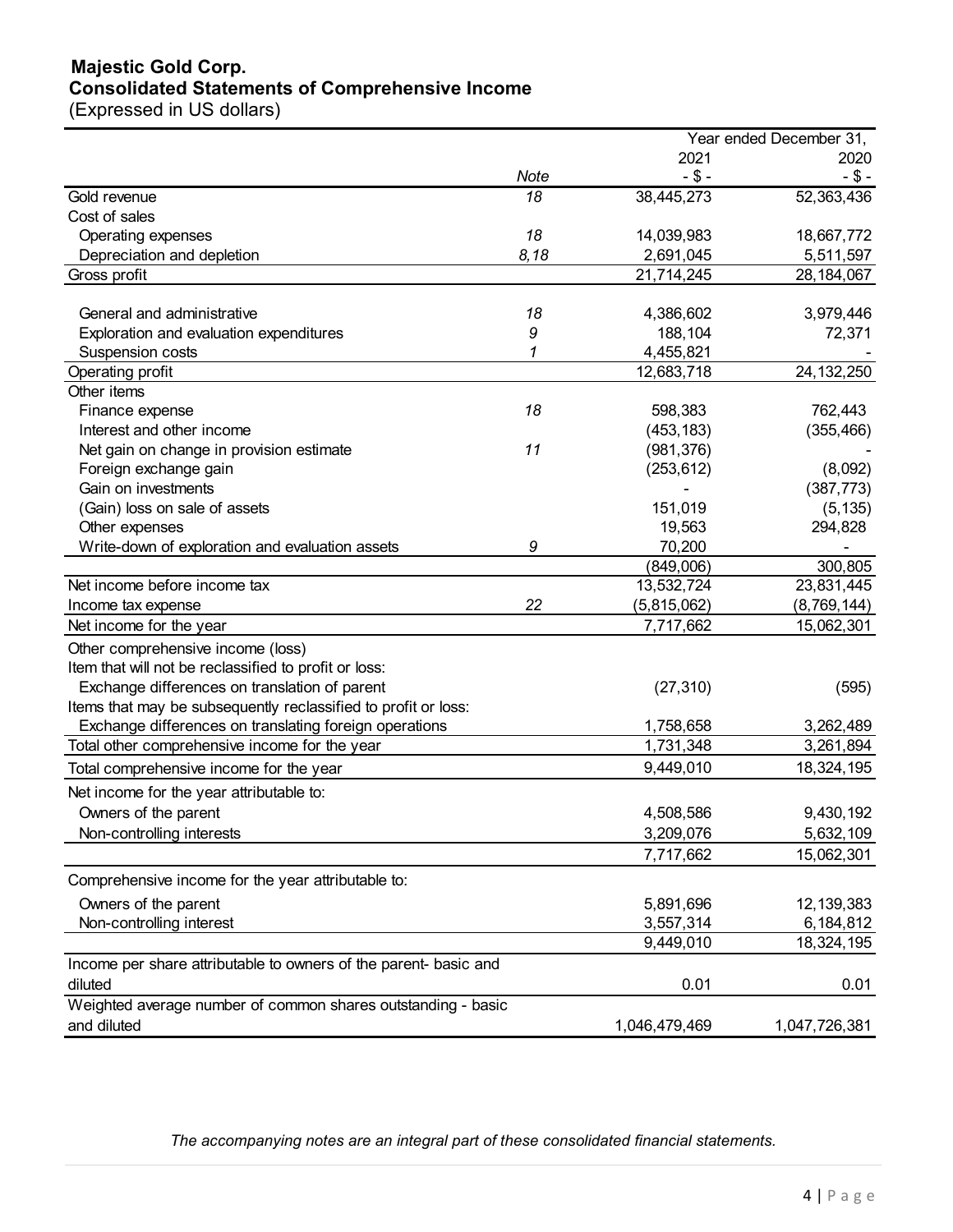## **Majestic Gold Corp. Consolidated Statements of Changes in Equity** (Expressed in US dollars)

|                                              | Number of<br>shares | Share<br>capital<br>$-5-$ | Share-based<br>payment<br>reserve<br>$-$ \$ - | Special<br>Reserve<br>$-$ \$ - | Foreign<br>currency<br>translation<br>reserve<br>$- $ -$ | Deficit<br>$-$ \$ – | Total<br>-\$- | Non-controlling<br>interest<br>$-$ \$ – | Total equity<br>$-$ \$ - |
|----------------------------------------------|---------------------|---------------------------|-----------------------------------------------|--------------------------------|----------------------------------------------------------|---------------------|---------------|-----------------------------------------|--------------------------|
| Balance, December 31, 2019                   | 1,047,726,381       | 123,005,743               | 11,593,055                                    | 407,408                        | (4,593,265)                                              | (65, 835, 781)      | 64,577,160    | 5,176,327                               | 69,753,487               |
| Safety fund surplus reserve                  |                     |                           | $\sim$                                        | 115.438                        | (32, 367)                                                | (83,071)            |               |                                         |                          |
| Statutory surplus reserve                    |                     |                           |                                               | 1,978,309                      | (105, 945)                                               | (1,872,364)         |               | -                                       |                          |
| Other adjustment to non-controlling interest |                     |                           |                                               |                                |                                                          |                     |               | 2,013,998                               | 2,013,998                |
| Comprehensive income                         |                     |                           |                                               |                                |                                                          |                     |               |                                         |                          |
| Net income for the year                      |                     |                           |                                               |                                |                                                          | 9,430,192           | 9,430,192     | 5,632,109                               | 15,062,301               |
| Other comprehensive income                   |                     |                           |                                               |                                | 2,709,191                                                |                     | 2,709,191     | 552,703                                 | 3,261,894                |
| Total comprehensive income for the period    |                     |                           |                                               |                                | 2,709,191                                                | 9,430,192           | 12, 139, 383  | 6,184,812                               | 18,324,195               |
| Balance, December 31, 2020                   | 1,047,726,381       | 123,005,743               | 11,593,055                                    | 2,501,155                      | (2,022,386)                                              | (58, 361, 024)      | 76,716,543    | 13,375,137                              | 90,091,680               |

|                                                                                                     | Number of<br>shares | Share<br>capital<br>$-5-$ | Share-based<br>payment<br>reserve<br>$-5-$ | Special<br>Reserve<br>$-5-$ | Foreign<br>currency<br>translation<br>reserve<br>$-5-$ | Deficit<br>-\$- | Total<br>-\$-            | Non-controlling<br>interest<br>$-5-$ | Total equity<br>$-$ \$ - |
|-----------------------------------------------------------------------------------------------------|---------------------|---------------------------|--------------------------------------------|-----------------------------|--------------------------------------------------------|-----------------|--------------------------|--------------------------------------|--------------------------|
| Balance, December 31, 2020                                                                          | 1,047,726,381       | 123,005,743               | 11,593,055                                 | 2,501,155                   | (2,022,386)                                            | (58, 361, 024)  | 76,716,543               | 13,375,137                           | 90,091,680               |
| Shares cancelled under normal course<br>issuer bid (NCIB")<br>Shares purchased and held in treasury | (4,062,000)         | (192, 828)                |                                            |                             |                                                        |                 | (192, 828)               | $\blacksquare$                       | (192, 828)               |
| under NCIB                                                                                          |                     | (13, 164)                 |                                            |                             |                                                        |                 | (13, 164)                |                                      | (13, 164)                |
| Safety fund surplus reserve                                                                         |                     |                           | $\sim$                                     | (397,922)                   | (7,674)                                                | 405,596         |                          |                                      |                          |
| Statutory surplus reserve                                                                           |                     |                           | - 1                                        | 1,102,908                   | (58,045)                                               | (1,044,863)     |                          |                                      |                          |
| Non-controlling interests distribution                                                              |                     |                           |                                            |                             |                                                        |                 | $\overline{\phantom{a}}$ | (6, 523, 136)                        | (6, 523, 136)            |
| Comprehensive income                                                                                |                     |                           |                                            |                             |                                                        |                 |                          |                                      |                          |
| Net income for the year                                                                             |                     |                           |                                            |                             |                                                        | 4,508,586       | 4,508,586                | 3,209,076                            | 7,717,662                |
| Other comprehensive income                                                                          |                     |                           |                                            |                             | ,383,110                                               |                 | 1,383,110                | 348,238                              | 1,731,348                |
| Total comprehensive income for the period                                                           |                     |                           |                                            |                             | 1,383,110                                              | 4,508,586       | 5,891,696                | 3,557,314                            | 9,449,010                |
| Balance, December 31, 2021                                                                          | 1,043,664,381       | 122,799,751               | 11,593,055                                 | 3,206,141                   | (704,995)                                              | (54, 491, 705)  | 82,402,247               | 10,409,315                           | 92,811,562               |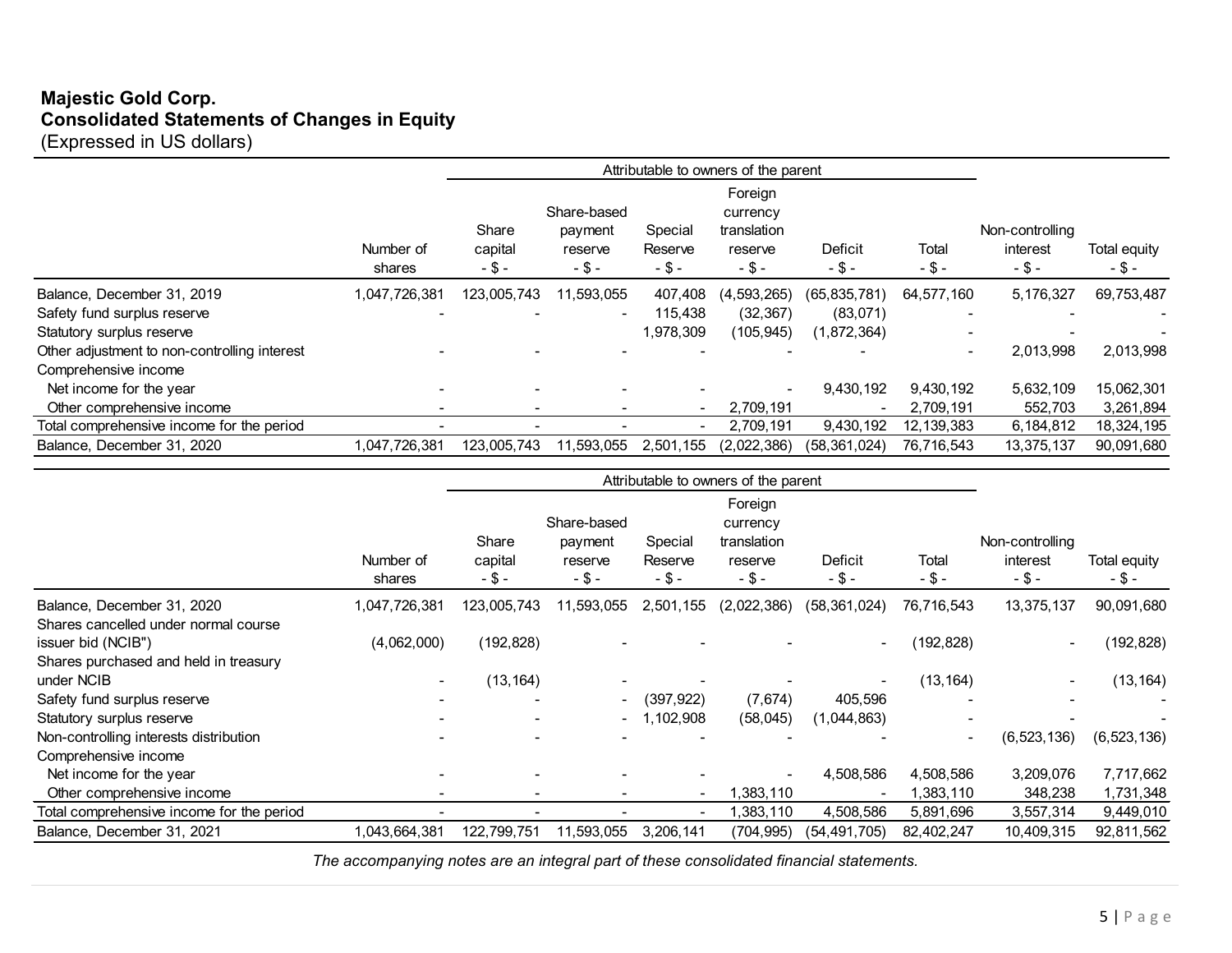# **Majestic Gold Corp. Consolidated Statements of Cash Flows**

(Expressed in US dollars)

|                                                       |               | Year ended December 31, |
|-------------------------------------------------------|---------------|-------------------------|
|                                                       | 2021          | 2020                    |
|                                                       | $- $ -$       | $- $ -$                 |
| Cash provided from (used for):                        |               |                         |
| Operating activities:                                 |               |                         |
| Net income for the period                             | 7,717,662     | 15,062,301              |
| Items not involving cash:                             |               |                         |
| Depreciation and depletion                            | 4,190,339     | 5,606,835               |
| Finance expense                                       | 598,383       | 762,443                 |
| Income tax expense                                    | 5,815,062     | 8,771,509               |
| Loss/ (Gain) on sale on property, plant and equipment | 151,019       | (5, 135)                |
| Write-down of exploration and evaluation assets       | 70,200        |                         |
| Changes in non-cash working capital balances:         |               |                         |
| Receivables                                           | (97, 548)     | (2,818)                 |
| Deposits and prepaid expenses                         | (132, 469)    | 1,138,090               |
| Inventory                                             | 1,426,978     | 202,372                 |
| Accounts payable and accrued liabilities              | (1,947,759)   | 11,275,043              |
| Current portion of long-term liabilities              | (36,996)      |                         |
| Effect of foreign exchange on working capital         | (274, 469)    | (109, 966)              |
| Net Income tax paid                                   | (1,564,003)   | (5,282,949)             |
| Interest paid                                         | (459, 423)    | (602, 340)              |
| Net cash provided from operating activities           | 15,456,976    | 36,815,385              |
| Investing activities:                                 |               |                         |
| Expenditures on property, plant and equipment         | (8,946,778)   | (17, 413, 932)          |
| Proceeds on sale of equipment                         | 7,999         | 5,135                   |
| Exploration and evaluation assets                     |               | (44, 571)               |
| Loan advances                                         | (442, 661)    | (1,755,124)             |
| Loan repayments                                       | 1,551,013     |                         |
| Reclamation deposits                                  | (210, 266)    | (719, 996)              |
| Net cash used for investing activities                | (8,040,693)   | (19, 928, 488)          |
| Financing activities:                                 |               |                         |
| Purchase of shares under NCIB                         | (205, 992)    |                         |
| Non-controlling interests distribution                | (6, 523, 136) |                         |
| Other long-term liability payments                    | (221, 605)    | (180, 496)              |
| Loan advance                                          | 6,204,051     | 4,351,547               |
| Loan repayments                                       | (6, 204, 051) | (13,054,641)            |
| Net cash used for financing activities                | (6,950,733)   | (8,883,590)             |
| Effect of foreign exchange on cash                    | 628,050       | 1,852,200               |
| Net increase in cash                                  | 1,093,600     | 9,855,507               |
| Cash, beginning                                       | 33,774,231    | 23,918,724              |
| Cash, ending                                          | 34,867,831    | 33,774,231              |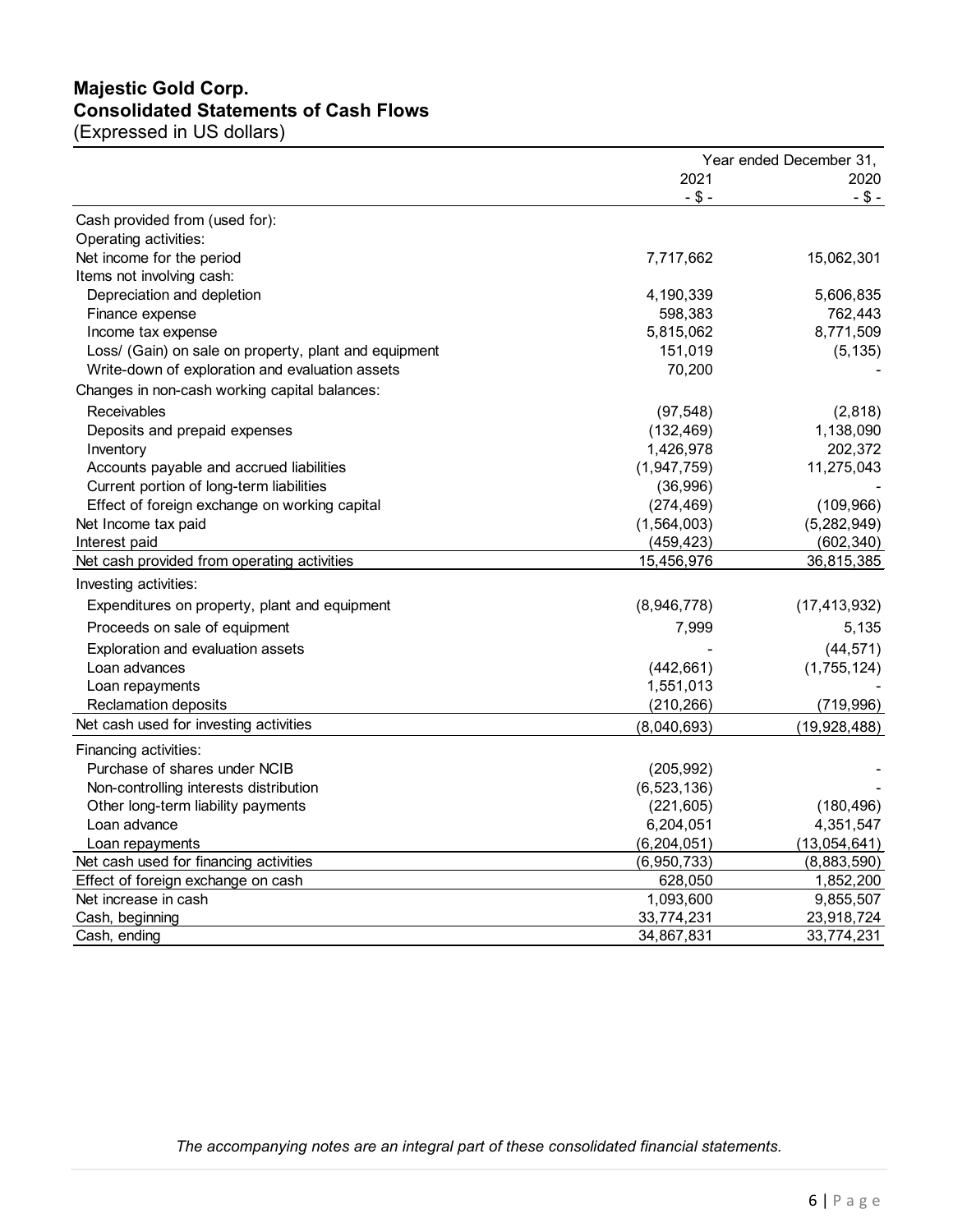#### **1. Nature of operations**

Majestic Gold Corp. (the "Company") is incorporated under the laws of the province of British Columbia, Canada. The Company's shares trade on the TSX Venture Exchange ("TSX-V") under the symbol MJS. The Company is a mining company focused on the exploration, development and operation of mining properties in China, Australia and Canada.

The head office, principal address and the registered and records office of the Company are located at 306 – 1688 152nd Street, Surrey, British Columbia, Canada, V4A 4N2.

These consolidated financial statements have been prepared on the assumption that the Company and its subsidiaries will continue as a going concern, meaning it will continue in operation for the foreseeable future and will be able to realize assets and discharge liabilities in the ordinary course of operations. At December 31, 2021, the Company has a working capital of \$14,075,833. In the opinion of the directors, the Company will have necessary funds to finance its working capital and capital expenditure requirements for the next twelve months following December 31, 2021 based on the consideration that the Company is expected to remain profitable and continue to generate operating cash inflow from its future business operations.

On March 1, 2021, the Company announced the provincial government in Shandong ordered the immediate closure of all non-coal operations in the province following a second major mine accident that occurred in the region. The provincial and city governments initiated a provincial wide program to inspect all underground gold mines in Shandong and mandate compliance with provincial safety standards. On April 29, 2021, and August 5, 2021, the Company obtained the governmental approvals to resume mining operations at the Songjiagou ("SJG") Underground Mine and SJG Open-Pit Mine respectively, following successful completion of the cautionary safety inspections.

During the temporary suspension of operations, the Company continued to incur costs at the Songjiagou Project. The suspension costs for the year ended December 31, 2021, totaling \$4,455,821, including non-cash depreciation expense of \$1,157,306 at the Songjiagou Project, are reported as a separate line item on the consolidated statements of comprehensive income and excluded from cost of sales and other direct production costs and depreciation, depletion and amortization.

#### **2. Basis of preparation and significant accounting policies**

#### **Statement of compliance**

These consolidated financial statements have been prepared in accordance with International Accounting Standard 1, Presentation of Financial Statements ("IAS 1") as issued by the International Accounting Standards Board ("IASB"). The policies applied in these financial statements are based on International Financial Reporting Standards ("IFRS") and interpretations of the International Financial Reporting Interpretations Committee ("IFRIC") issued and outstanding as at March 25, 2022, the date the board of directors approved these consolidated financial statements for issue.

#### **Basis of preparation**

The consolidated financial statements of the Company have been prepared on an accrual basis and are based on historical costs, modified where applicable. The consolidated financial statements are presented in US dollars unless otherwise noted.

#### **Basis of consolidation**

The consolidated financial statements include the accounts of the Company and its controlled entities. All inter- company balances and transactions, including unrealized income and expenses arising from inter-company transactions, are eliminated on consolidation.

The net interest of the Company's most significant subsidiaries are presented below:

|                                            | Country of    | Percentage as at  | Percentage as at  |
|--------------------------------------------|---------------|-------------------|-------------------|
|                                            | incorporation | December 31, 2021 | December 31, 2020 |
| SINOGOLD Resources Holdings Group Co. Ltd. | Cayman Island | 94%               | 94%               |
| Majestic Yantai Gold Ltd.                  | BVI           | 94%               | 94%               |
| Yantai Zhongjia Mining Co., Ltd.           | China         | 70.5%             | 70.5%             |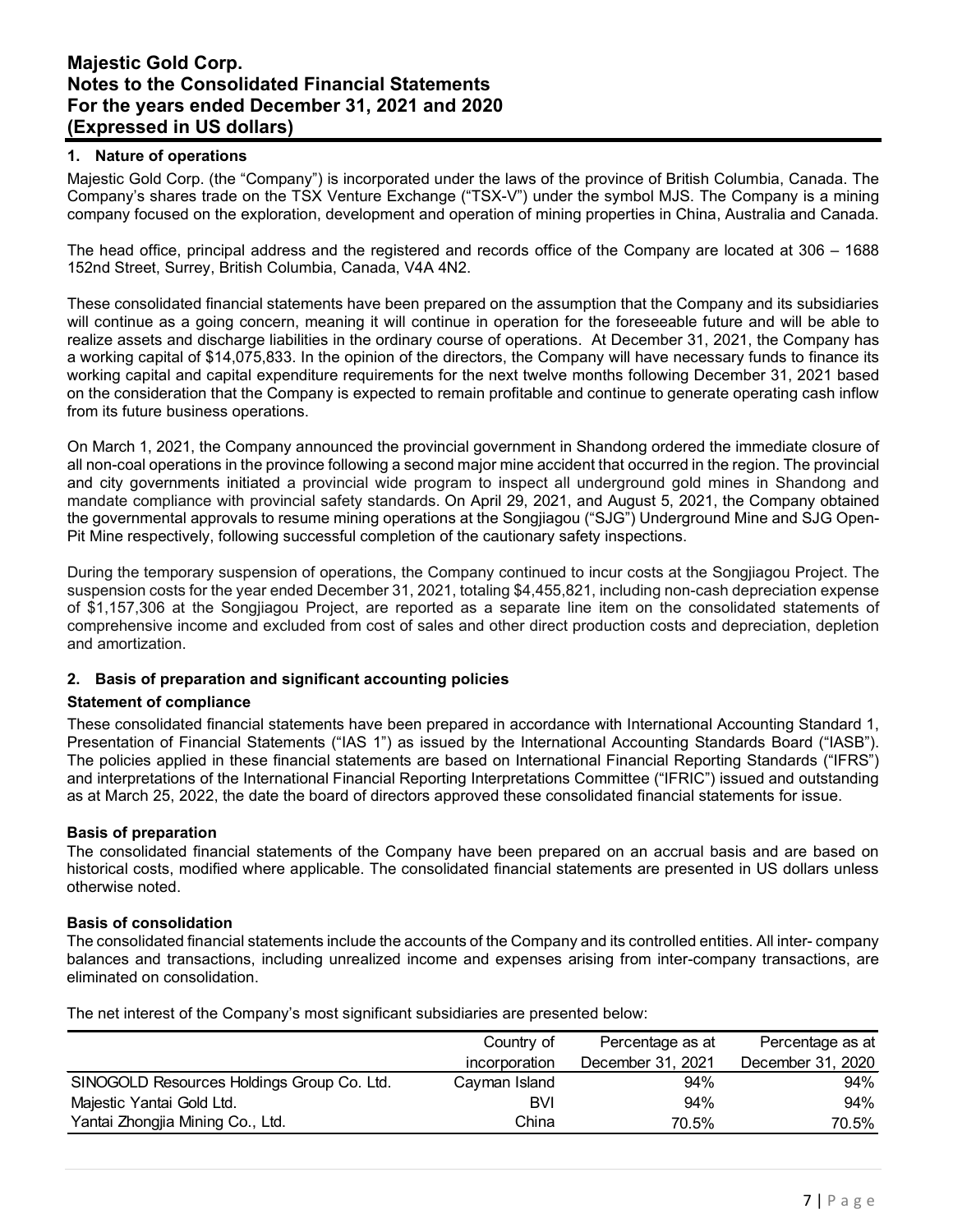#### **2. Basis of preparation and significant accounting policies (continued)**

#### **COVID-19 estimation uncertainty**

The COVID-19 pandemic had a significant negative impact on global economic conditions in 2020 which resulted in significant volatility of commodity prices as well as increased economic uncertainty. Throughout 2021, there has been an economic recovery providing for more positive outlooks on commodity prices and general market and industry conditions as COVID-19 vaccination rates continue to increase and government restrictions are slowly eased.

In response to the COVID-19 pandemic, and in compliance with the PRC government's measures to contain and mitigate the COVID-19 outbreak, the Company suspended certain office administrative functions in the PRC in February 2020. During this period, there was no suspension in the mining and processing operations, with full operations resuming on February 24, 2020.

#### **Use of estimates**

The preparation of financial statements in accordance with IFRS requires the Company to make estimates and assumptions concerning the future. The Company's management reviews these estimates and underlying assumptions on an ongoing basis, based on experience and other factors, including expectations of future events that are believed to be reasonable under the circumstances. Revisions to estimates are adjusted prospectively in the period in which the estimates are revised.

Estimates and assumptions where there is significant risk of material adjustments to assets and liabilities in future accounting periods include:

#### **a)** The useful lives of property, plant and equipment

Depreciation is calculated on the straight-line basis to depreciate the cost of each item of plant and equipment and ROU asset to its residual value over its estimated useful life. Useful lives are determined based on management's past experience with similar assets, estimated changes in technologies and in the case of mining related plant and equipment, estimated mine lives. If the estimated useful lives change significantly, adjustment of depreciation will be provided in the future year.

The useful lives of the Company's mining properties and infrastructure are based on indicated gold resource and probable reserve estimates based on a certain grade cut-off level. Assumptions that influenced cut-off grade include the expected future price of gold, projected operating costs and discount rates. Changes to these assumptions and further analysis of the Company's gold resource and reserve estimates could significantly impact the expected useful lives of the Company's mineral property and related infrastructure.

#### **b)** Asset retirement obligation

The asset retirement obligation is based on projected future costs associated with mine reclamation and closure activities on the Company's SJG Open-Pit Mine and SJG Underground Mine. These estimates are based on current Chinese environmental laws and regulations. Future changes to such laws and regulations as well as changes to the Company's intended mining operations could significantly impact this provision.

#### **c)** Impairment of the Company's mining assets

When assessing whether there are indicators of impairment of the Company's mining property and related assets, the Company considers internal and external factors, including:

- (i) Market factors such as a decrease in the price of gold or an increase in market interest rates:
- (ii) Whether the carrying value of the Company's net assets exceeding the Company's market capitalization; and
- (iii) The net cash flows generated by the assets being less than expected.

The Company has concluded that, as at December 31, 2021, there are no indicators of impairment of the Company's mining properties and related assets.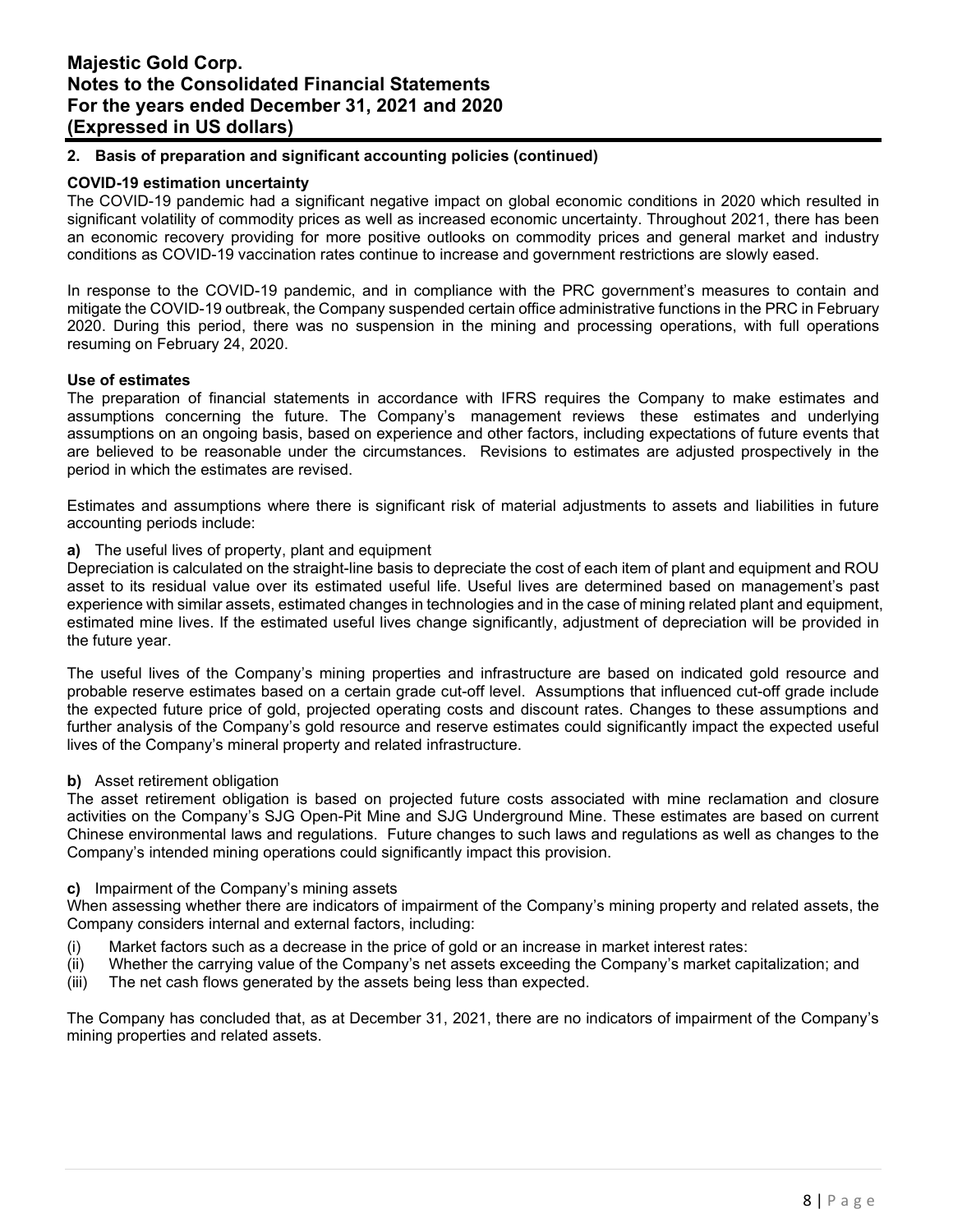#### **2. Basis of preparation and significant accounting policies (continued)**

#### **d)** Other significant estimates

Other significant estimates where there is significant risk of material adjustments to assets and liabilities in future accounting periods include: determining the fair value measurements for financial instruments, the allocation of production costs to stockpiles of ore inventory and the recoverability of deferred income tax assets.

The Company estimates its income tax provision and deferred taxation in accordance with the prevailing tax rules and regulations, taking into account any special approvals obtained from the relevant tax authorities and any preferential tax treatment to which it is entitled in each location or jurisdiction in which the Company operates. There are many transactions and calculations for which the ultimate tax determination is uncertain during the ordinary course of business. The Company recognizes liabilities for anticipated tax audit issues based on estimates of whether additional taxes will be due. Where the final tax outcome of these matters is different from the amounts that were initially recorded, the differences will impact on the income tax and deferred tax provisions in the period in which the determination is made.

Deferred tax assets are recognized for unused tax losses and deductible temporary differences, such as the provision for impairment of receivables, inventories and property, plant and equipment and accruals of expenses not yet deductible for tax purposes, to the extent that it is probable that taxable profits will be available against which the losses deductible temporary difference can be utilized.

In the event that future tax rules and regulations or related circumstances change, adjustments to current and deferred taxation may be necessary which would impact on the Company's results or financial position

#### **Use of judgments**

The preparation of financial statements in accordance with IFRS requires the Company to make judgments, apart from those involving estimates, in applying accounting policies. The most significant judgments in applying the Company's financial statements include:

a) The determination of functional currency

In accordance with IAS 21, "The Effects of Changes in Foreign Exchange Rates" (IAS 21") management determined that the functional currency of the Company is the Canadian dollar, the functional currency of Yantai Zhongjia Mining Co., Ltd. and all the other of the Company's Chinese subsidiaries is the Renminbi ("RMB") and the functional currency of SINOGOLD Resources Holdings Group Co., Ltd. ("SINOGOLD ") and Majestic Yantai Gold Ltd ("Majestic Yantai"). is the Hong Kong dollar. Prior to January 1, 2020, the functional currency of Majestic Yantai was the Canadian dollar. Per IAS 21, an entity's functional currency should be determined based on the underlying transactions, events and conditions relevant to the entity. Based on management's re-evaluation, taking into consideration the primary economic environment in which Majestic Yantai carries on its business, management determined that the functional currency of the Majestic Yantai's operations changed from Canadian dollars to Hong Kong dollars as at January 1, 2020, given the increase in administrative costs that are denominated in Hong Kong dollars. The change in functional currency of Majestic Yantai was applied prospectively from January 1, 2020, in accordance with IAS 21. On the date of the change of functional currency, all items on the statement of financial position of Majestic Yantai Gold Ltd. were translated into Hong Kong dollars at the exchange rate on that date; and

b) The assessment of the Company's ability to continue as a going concern and whether there are events or conditions that may give rise to a significant uncertainty.

#### **Foreign currency translation**

Transactions in foreign currencies are initially recorded in the functional currency by applying exchange rates at the dates of the transactions.

Monetary assets and liabilities denominated in foreign currencies at the reporting date are translated to the functional currency at the reporting date exchange rate.

Non-monetary items that are measured in terms of historical cost in a foreign currency are translated using the exchange rate at the date of the transaction. Non-monetary assets and liabilities denominated in foreign currencies that are measured at fair value are re-translated to the functional currency at the exchange rate at the date that the fair value was determined. Foreign currency differences arising on re-translation are recognized in profit or loss.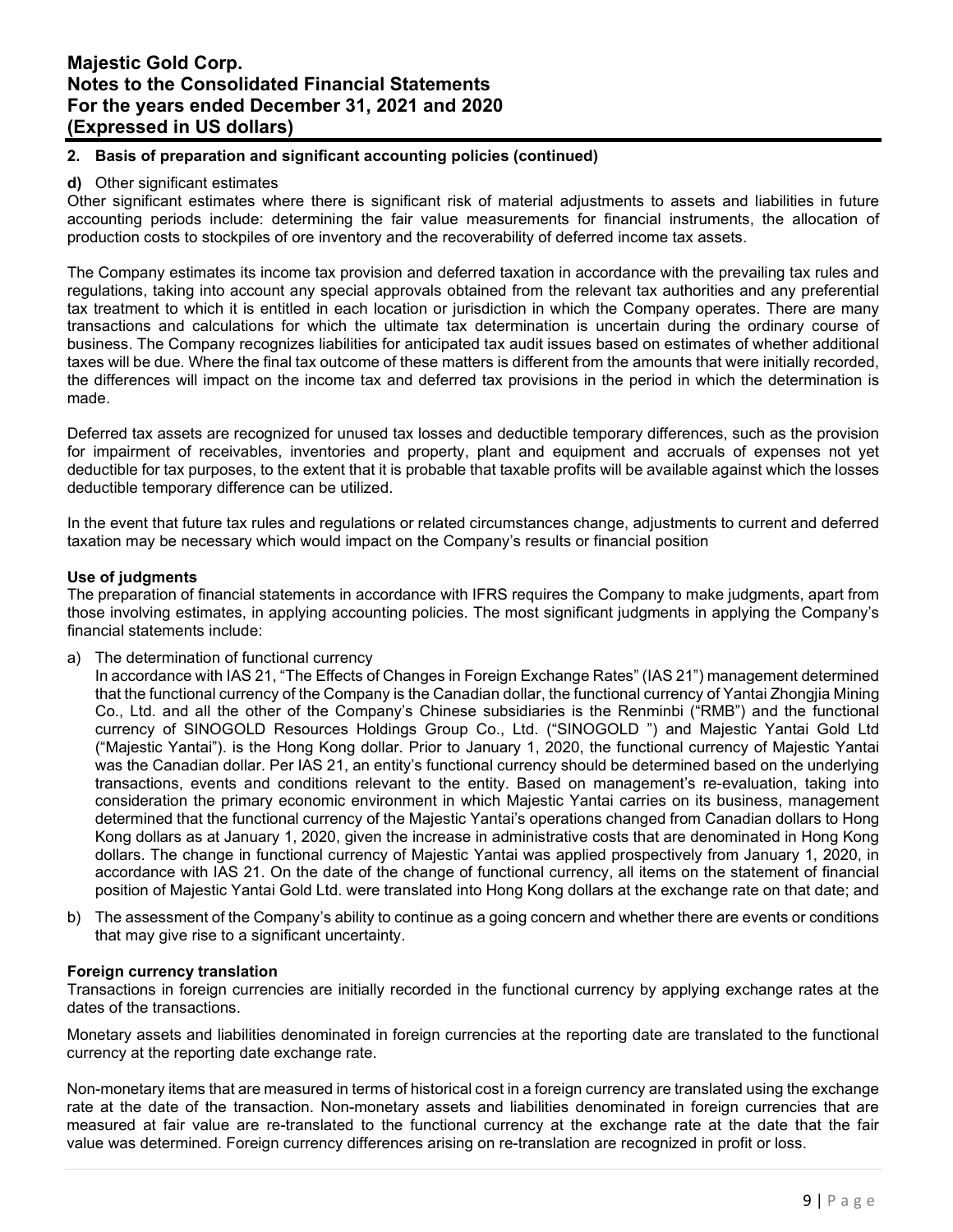#### **2. Basis of preparation and significant accounting policies (continued)**

For the purposes of presenting the consolidated financial statements in the presentation currency of US dollars, the companies with functional currencies other than US dollars, the assets and liabilities are translated into US dollars using the period-end exchange rate and the operations and cash flows are translated using the average rates of exchange over the period. Exchange differences arising when the opening net assets and the profit or loss are translated into US dollars are recognized in other comprehensive income and recorded in the Company's foreign currency translation reserve in equity. These differences are recognized in profit or loss in the period in which the operation is disposed.

#### **Property, plant and equipment**

Property, plant and equipment, other than construction-in-progress are stated at historical cost less accumulated depreciation and accumulated impairment losses. The cost of an item of property, plant and equipment comprises its purchase price and any directly attributable costs of bringing the asset to its working condition and location for its intended use.

Subsequent costs to repair or enhance are included in the asset's carrying amount or recognized as a separate asset, as appropriate, only when it is probable that future economic benefits associated with the expenditure will flow to the Company and the cost of the item can be measured reliably. The carrying amount of any replaced part is derecognized. All other repairs and maintenance are charged to the statement of comprehensive loss during the financial period in which they are incurred.

Depending on the nature of the item of property, plant and equipment, depreciation is calculated on the straight-line basis to write off the cost of each asset to its residual value over its estimated useful life or it is calculated using the units of production ("UOP") basis.

The Company's mineral properties are amortized over the estimated life of the mine using the UOP basis based on the recoverable ounces from the indicated resources and probable reserves. Depreciation of plant and equipment is calculated on the straight-line basis over its estimated useful life.

The estimated useful lives of plant and equipment are as follows:

| Buildings                                        | 20 years      |
|--------------------------------------------------|---------------|
| Machinery                                        | 5 to 20 vears |
| Motor Vehicles                                   | 5 vears       |
| Office furniture and equipment and other devices | 5 vears       |

Included in property, plant and equipment is mining infrastructure located at the mining sites. Depreciation is provided to depreciate the cost of the mining infrastructure using the UOP basis based on recoverable ounces from the indicated resources.

Residual values, useful lives and the depreciation method are reviewed, and adjusted if appropriate, at least at each financial year end.

An item of property, plant and equipment including any significant part initially recognised is derecognised upon disposal or when no future economic benefits are expected from its use or disposal. Any gain or loss on disposal or retirement recognised in profit or loss in the year the asset is derecognised is the difference between the net sales of proceeds and the carrying amount of the relevant asset.

Construction in progress represents a building under construction, which is stated at cost less any impairment losses, and is not depreciated. Cost comprises the direct costs of construction and capitalized borrowing costs on related borrowed funds during the period of construction. Construction in progress is reclassified to the appropriate category of property, plant and equipment when completed and ready for use.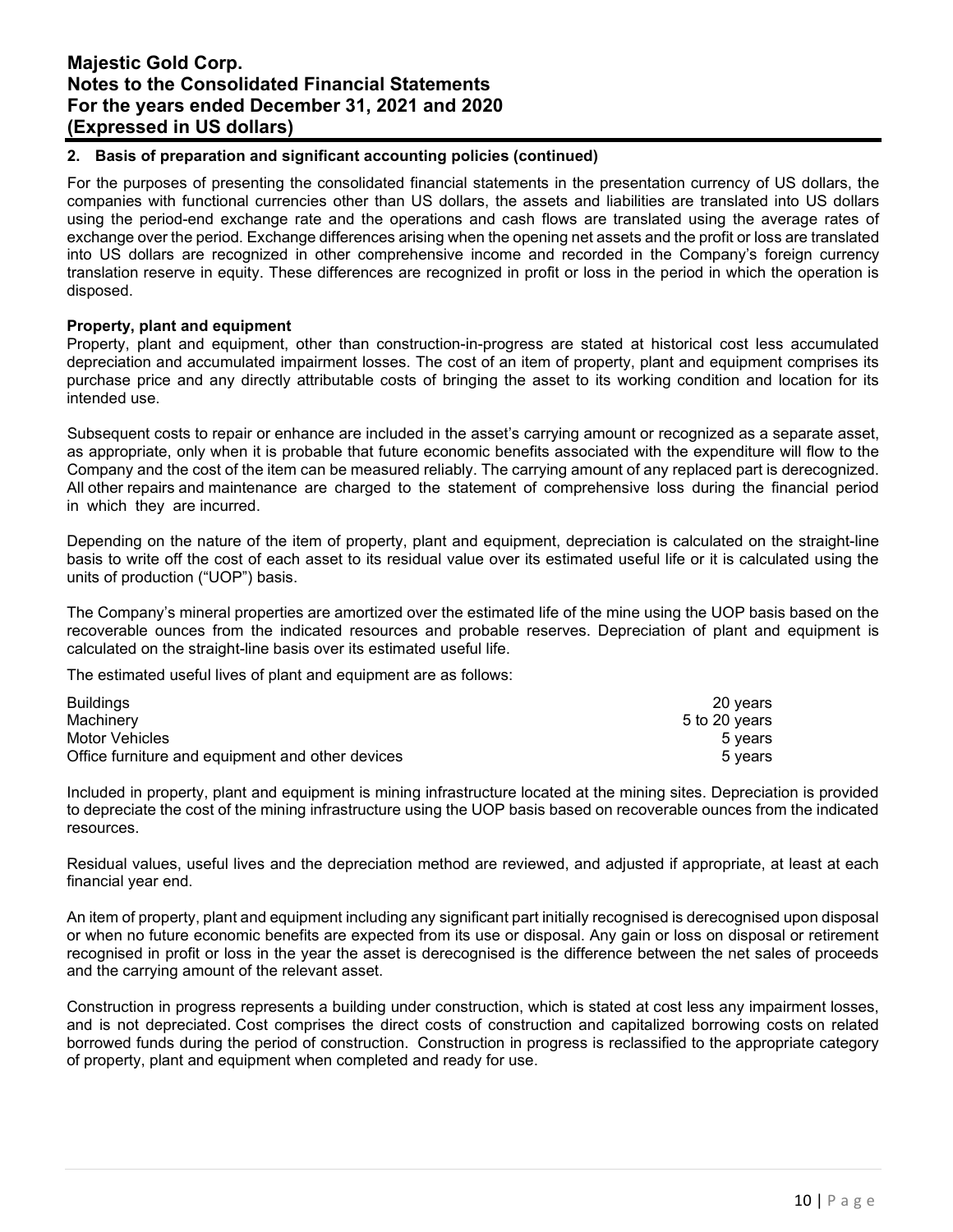#### **2. Basis of preparation and significant accounting policies (continued)**

#### **Mineral properties**

Mining properties include acquisition costs, costs previously capitalized during the exploration and evaluation stage, mine development costs and certain mining infrastructure. Mining properties are stated at cost less accumulated depreciation and any accumulated impairment charges and are accounted for on an individual project basis. Upon commencement of commercial production, the carrying costs are amortized using the UOP method, based on proven and probable reserves. Estimation of proven and probable reserves for each property is updated when relative information is available; the result will be prospectively applied to calculate depletion amounts for future periods.

#### **Leased Assets**

The Company assesses at the time of agreement whether an agreement is, or contains, a lease. An agreement is, or contains, a lease if the agreement conveys the right to control the use of an identified asset for a period of time in exchange for consideration.

The Company applies a single recognition and measurement approach for all leases, except for short-term leases and leases of low-value assets. The Company recognizes lease liabilities to make lease payments and right-of-use assets representing the right to use the underlying assets.

#### (a) Right-of-use assets

Right-of-use assets are recognised at the commencement date of the lease (that is the date the underlying asset is available for use). Right-of-use assets ("ROU") are measured at cost, less any accumulated depreciation and any impairment losses, and adjusted for any remeasurement of lease liabilities. The cost of right-of-use assets includes the amount of lease liabilities recognised, initial direct costs incurred, and lease payments made at or before the commencement date less any lease incentives received. Right-of-use assets are depreciated on a straight-line basis over the shorter of the lease terms and the estimated useful lives of the assets as follows:

Leasehold land 30 to 50 years Office Lease 5 years

If ownership of the leased asset transfers to the Company by the end of the lease term or the cost reflects the exercise of a purchase option, depreciation is calculated using the estimated useful life of the asset.

#### (b) Short-term leases

The Company applies the short-term lease recognition exemption to its short-term leases of machinery and equipment (that is those leases that have a lease term of 12 months or less from the commencement date and do not contain a purchase option).

#### **Exploration and evaluation expenditures**

Exploration and evaluation expenditures incurred prior to the Company obtaining a legal right to explore or that do not relate to any specific property are expensed as incurred. Costs incurred subsequent to the Company obtaining a legal right to explore, including the cost of acquiring, maintaining its interest, exploring and developing mineral properties, are capitalized as exploration and evaluation assets until the technical feasibility and commercial viability are established, or the property is abandoned, sold or considered to be impaired in value. When the technical feasibility and commercial viability of a property is established, exploration and evaluation expenditures are reclassified to mineral properties within property, plant and equipment. If no minable ore body is discovered, such costs are expensed in the period in which it is determined the property has no future economic value.

#### **Stripping costs**

Stripping activity consist of removing mine waste materials to gain access to the mineral ore deposits. To the extent that it is probable that the stripping activity will improve the access to an identifiable ore body, costs incurred that relate to the stripping activity are capitalized to the mining asset, provided that the costs can be measured reliably. Costs that are incurred when performing stripping activity that provides benefit in the form of inventory produced is included in the cost of inventory. To date, all stripping costs have been included in the cost of inventory.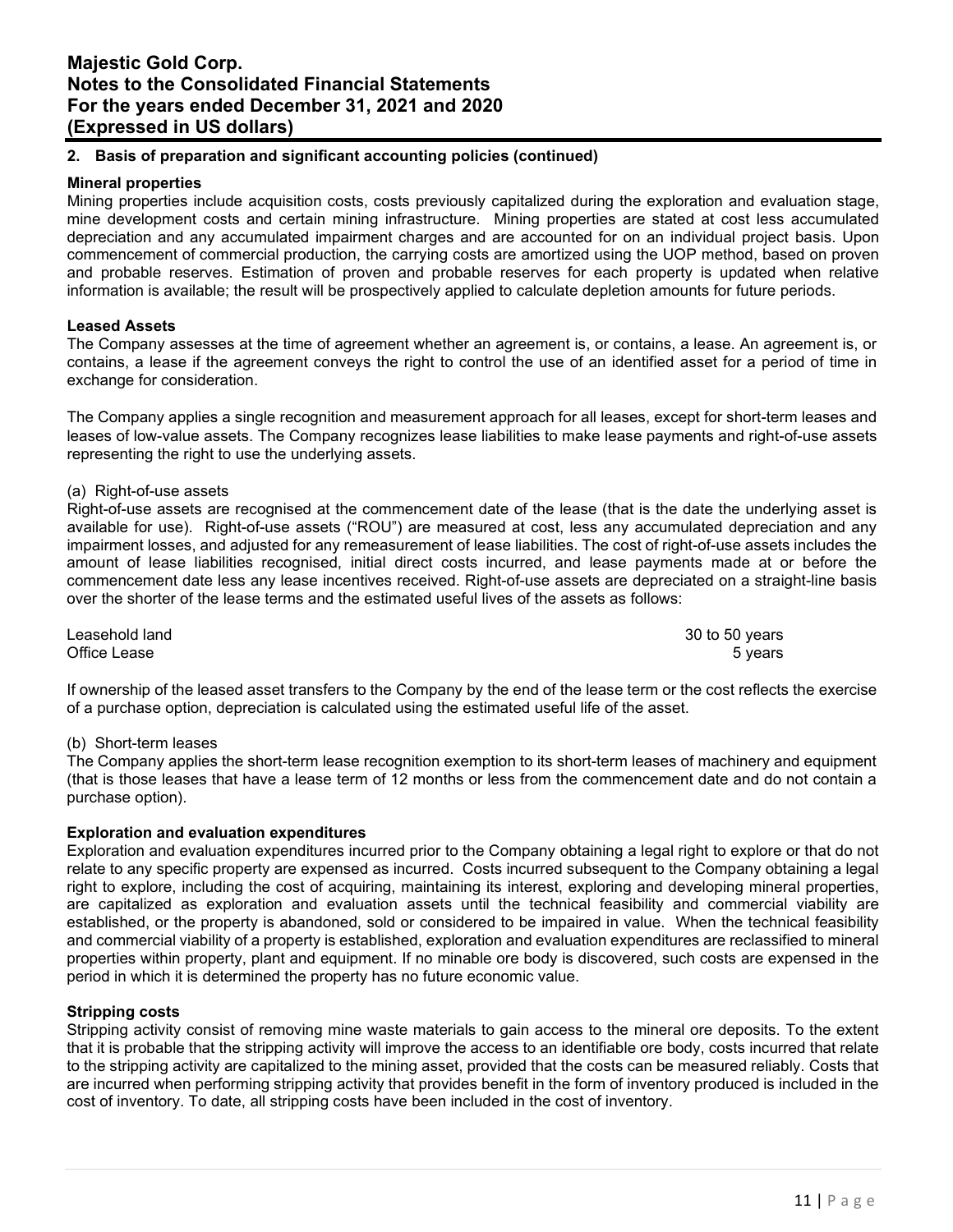#### **2. Basis of preparation and significant accounting policies (continued)**

#### **Borrowing costs**

Borrowing costs attributable to the acquisition or construction of qualifying assets that take a substantial period of time to make ready for their intended use are added to the cost of the assets, until such time as the assets are substantially complete and ready for their intended use. All other borrowing costs are expensed in the period in which they are incurred.

#### **Asset retirement obligations**

The Company recognizes liabilities for statutory, contractual, constructive or legal obligations associated with the retirement of long-term assets, when those obligations result from the acquisition, construction, development or normal operation of the assets. The net present value of the asset retirement obligation estimates arising from the decommissioning of plant and other site preparation work is capitalized to the related asset along with a corresponding increase in the asset retirement obligation provision in the period incurred. Discount rates using a pre-tax rate that reflect the time value of money are used to calculate the net present value. Accretion expense, representing the increase in the provision due to the passage of time, is recorded in finance costs in the statement of comprehensive income.

The Company's estimates of asset retirement obligations could change as a result of changes in regulatory requirements, discount rates and assumptions regarding the amount and timing of the future expenditures. These changes are recorded directly to the related asset with a corresponding entry to the provision. The Company's estimates are reviewed annually for changes in regulatory requirements, discount rates, effects of inflation and changes in estimates.

The costs of restoration projects that were included in the provision are recorded against the provision as incurred. The costs to prevent and control environmental impacts at specific properties are capitalized in accordance with the Company's accounting policy for mineral property interests.

#### **Research and development costs**

Costs to develop products are capitalized to the extent that the criteria for recognition as intangible assets in International Accounting Standards ("IAS") 38 Intangible Assets are met. Those criteria require that the product is technically and economically feasible, the Company has the intention and ability to use the asset, and how the asset will generate future benefits. Management assessed the capitalization of development costs based on the attributes of the development project, perceived user needs, industry trends and expected future economic conditions. Management considers these factors in aggregate and applies significant judgment to determine whether the product is technically and economically feasible. The Company has not capitalized any development costs as at December 31, 2021.

#### **Income taxes**

#### *Current income tax:*

The income tax expense or credit for the period is the tax payable on the current period's taxable income based on the applicable income tax rate for each jurisdiction adjusted by changes in deferred tax assets and liabilities attributable to temporary differences and to unused tax losses.

The current income tax charge is calculated on the basis of the tax laws enacted or substantively enacted at the end of the reporting period in the countries where the Company and its subsidiaries and associates operate and generate taxable income. Management periodically evaluates positions taken in tax returns with respect to situations in which applicable tax regulation is subject to interpretation and considers whether it is probable that a taxation authority will accept an uncertain tax treatment. The Company measures its tax balances either based on the most likely amount or the expected value, depending on which method provides a better prediction of the resolution of the uncertainty.

Under the PRC Enterprise Income Tax Law (the "EIT Law"), the standard enterprise income tax rate for domestic enterprises and foreign invested enterprises is 25%. In addition, the EIT Law provides for, among others, a preferential tax rate of 15% for enterprises qualified as High and New Technology Enterprises. Yantai Zhongjia Mining Company Ltd has qualified and been recognized as a High and New Technology Enterprise with the preferential EIT rate of 15% effective for the 2020 taxation year. The High and New Technology Enterprise qualification is re-assessed by the relevant authorities every three years and there is no guarantee that Yantai Zhongjia Mining Company Ltd will be able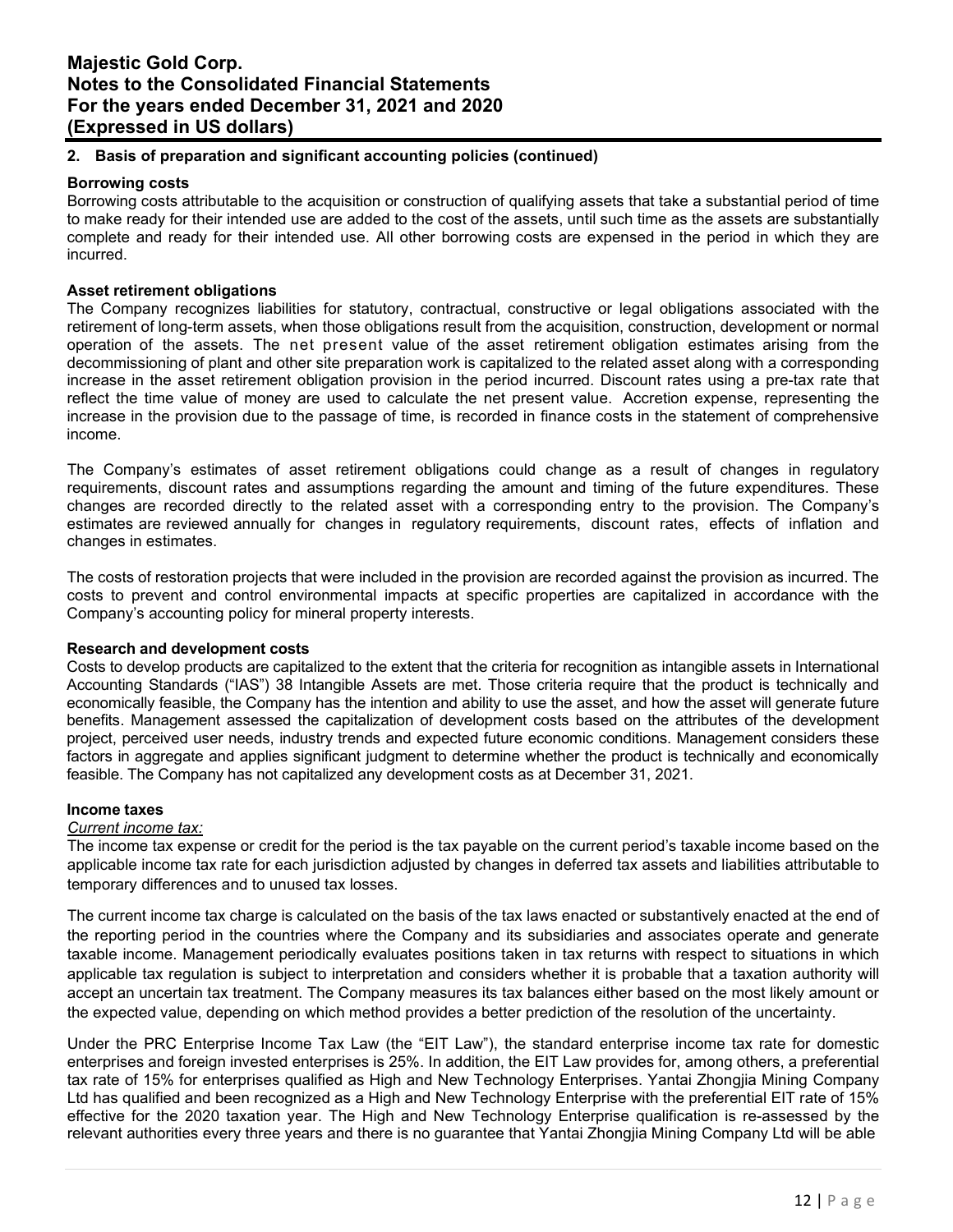#### **2. Basis of preparation and significant accounting policies (continued)**

to renew or maintain the qualification when the qualification expires or be able to meet new requirements under continuously evolving rules concerning preferential tax treatments. The related reduction in tax expense as a result of official notification confirming the High and New Technology Enterprises status was accounted for upon the receipt of such notification in 2021.

#### *Deferred income tax:*

#### Deferred income tax:

Deferred income tax is recognized, using the asset and liability method, on temporary differences at the reporting date arising between the tax bases of assets and liabilities and their carrying amounts for financial reporting purposes.

The carrying amount of deferred income tax assets is reviewed at the end of each reporting period and recognized only to the extent that it is probable that sufficient taxable profit will be available to allow all or part of the deferred income tax asset to be utilized.

Deferred income tax assets and liabilities are measured at the tax rates that are expected to apply to the year when the asset is realized or the liability is settled, based on tax rates (and tax laws) of the applicable jurisdiction that have been enacted or substantively enacted by the end of the reporting period.

Deferred income tax assets and deferred income tax liabilities are offset, if a legally enforceable right exists to set off current tax assets against current income tax liabilities and the deferred income taxes relate to the same taxable entity and the same taxation authority.

Deferred income tax assets and deferred income tax liabilities are offset, if a legally enforceable right exists to set off current tax assets against current income tax liabilities and the deferred income taxes relate to the same taxable entity and the same taxation authority.

#### **Impairment of assets**

The carrying amount of the Company's non-financial assets, other than deferred tax assets, is reviewed at each reporting date to determine whether there is any indication of impairment. If such indication exists, the recoverable amount of the asset is estimated in order to determine the extent of the impairment loss. An impairment loss is recognized whenever the carrying amount of an asset or its cash generating unit exceeds its recoverable amount. Impairment losses are recognized in the statement of comprehensive income.

The recoverable amount of assets is the greater of an asset's fair value less cost to sell and its value in use. In assessing fair value or value in use, the estimated future cash flows are discounted to their present value using a pre-tax discount rate that reflects the current market assessments of the time value of money and the risks specific to the asset. For an asset that does not generate cash inflows largely independent of those from other assets, the recoverable amount is determined for the cash-generating unit to which the asset belongs.

An impairment loss is only reversed if there is an indication that the impairment loss may no longer exist and there has been a change in the estimates used to determine the recoverable amount. Any reversal of impairment cannot increase the carrying value of the asset to an amount higher than the carrying amount that would have been determined had no impairment loss been recognized in previous years.

Assets that have an indefinite useful life are not subject to amortization and are tested annually for impairment.

#### **Share-based payments**

Share-based payments to employees are measured at the fair value of the instruments issued and recorded over the vesting periods. Share-based payments to non-employees are measured at the fair value of goods or services received or the fair value of the equity instruments issued, if it is determined that the fair value of the goods or services cannot be reliably measured, and are recorded at the date the goods or services are received. The corresponding amount is recorded to the share-based payment reserve. The fair value of options is determined using the Black–Scholes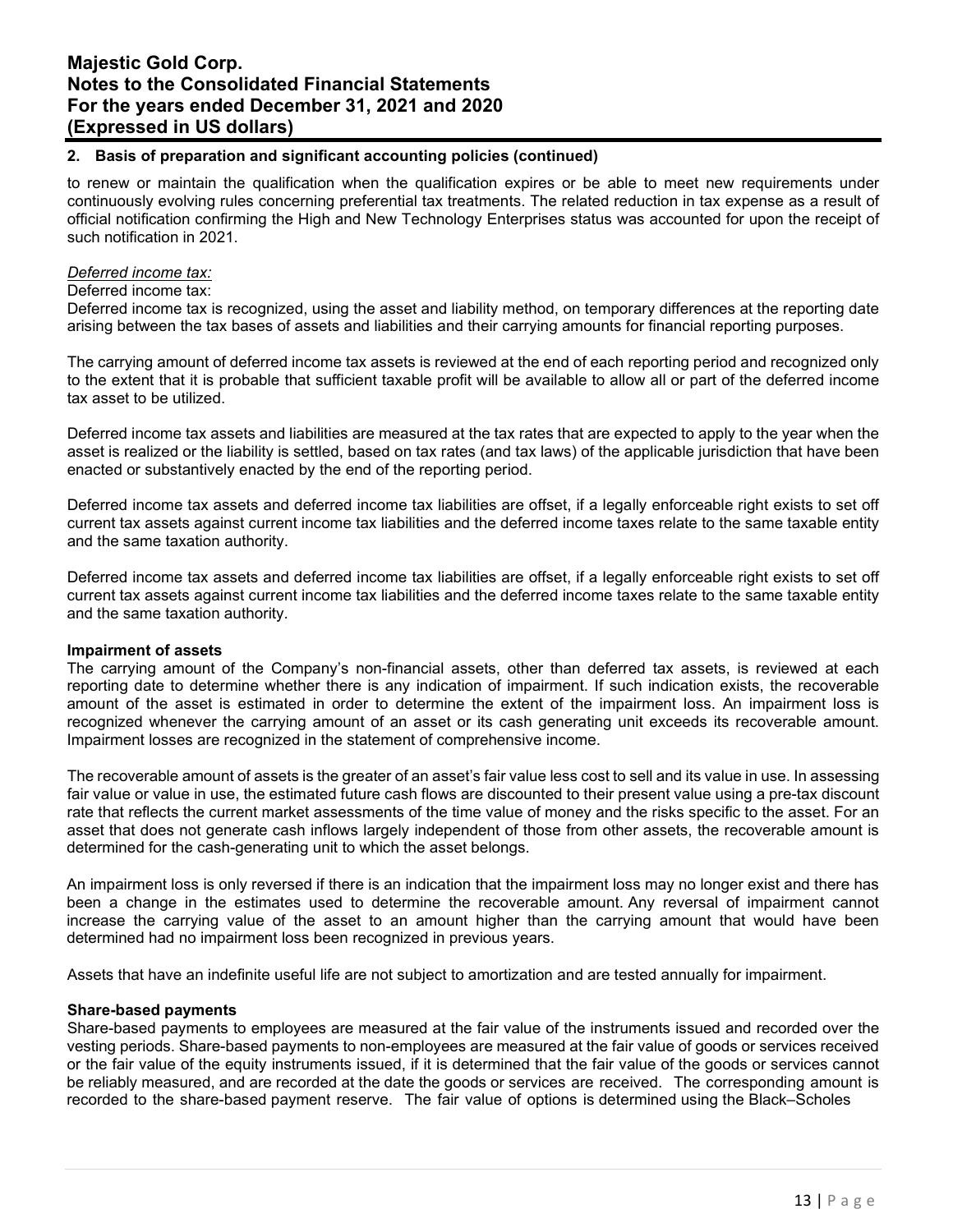#### **2. Basis of preparation and significant accounting policies (continued)**

Option Pricing Model. The number of shares and options expected to vest is reviewed and adjusted at the end of each reporting period such that the amount recognized for services received as consideration for the equity instruments granted shall be based on the number of equity instruments that eventually vest.

#### **Income per share**

Basic income per share is calculated by dividing the net income attributable to common shareholders by the weighted average number of common shares outstanding in the period. For all periods presented, the income attributable to common shareholders equals the reported income attributable to owners of the Company.

Diluted income per share is calculated by the treasury stock method. Under the treasury stock method, the weighted average number of common shares outstanding for the calculation of diluted income per share assumes that the proceeds to be received on the exercise of dilutive share options and warrants are used to repurchase common shares at the average market price during the period. For the periods presented the exercise price of the outstanding options and warrants was higher than the weighted average share price and therefore diluted income per share equals basic income per share.

#### **Financial instruments**

#### *Financial assets*

Financial assets are recognized at fair value and are subsequently classified and measured at: (i) amortized cost; (ii) fair value through other comprehensive income ("FVOCI"); or (iii) fair value through profit or loss ("FVTPL"). The classification of financial assets is generally based on the business model in which a financial asset is managed and its contractual cash flow characteristics. A financial asset is measured at fair value net of transaction costs that are directly attributable to its acquisition except for financial assets at FVTPL where transaction costs are expensed. All financial assets not classified and measured at amortized cost or FVOCI are measured at FVTPL. Equity instrument that is not held for trading, the Company may irrevocably elect to present subsequent changes in the investment's fair value in other comprehensive income. The Company classifies its cash, receivables, restricted cash and reclamation deposits at amortized cost.

The Company derecognizes financial assets only when the contractual rights to cash flows from the financial assets expire, or when it transfers the financial assets and substantially all of the associated risks and rewards of ownership to another entity.

#### *Impairment of financial assets*

IFRS 9 uses the expected credit loss ("ECL") model. The credit loss model groups receivables based on similar credit risk characteristics and days past due in order to estimate bad debts. The ECL model applies to the Company's receivables.

An 'expected credit loss' impairment model applies which requires a loss allowance to be recognized based on expected credit losses. The estimated present value of future cash flows associated with the asset is determined and an impairment loss is recognized for the difference between this amount and the carrying amount as follows: the carrying amount of the asset is reduced to estimated present value of the future cash flows associated with the asset, discounted at the financial asset's original effective interest rate, either directly or through the use of an allowance account and the resulting loss is recognized in profit or loss for the period.

In a subsequent period, if the amount of the impairment loss related to financial assets measured at amortized cost decreases, the previously recognized impairment loss is reversed through profit or loss to the extent that the carrying amount of the investment at the date the impairment is reversed, but not exceeding what the amortized cost would have been had the impairment not been recognized.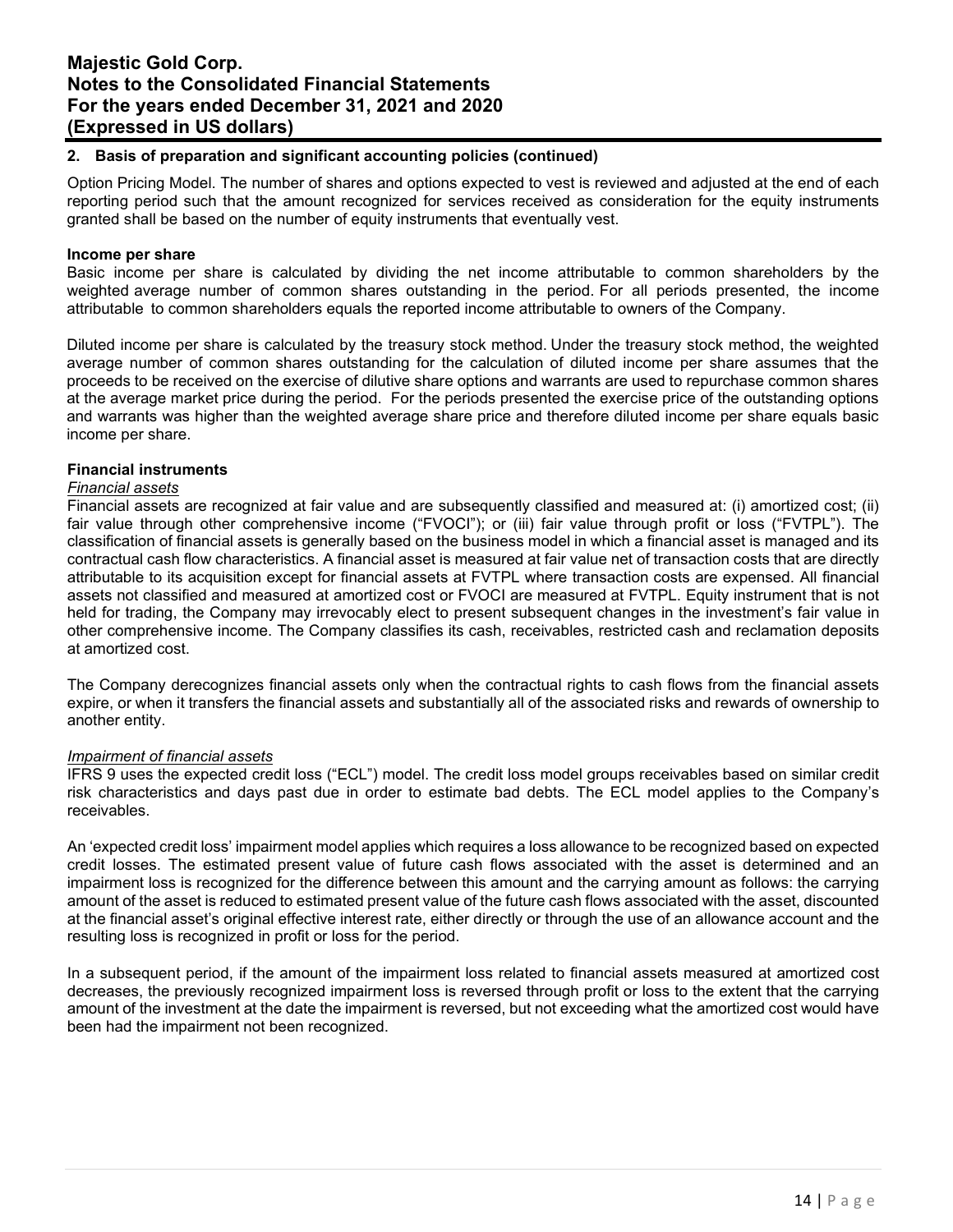#### **2. Basis of preparation and significant accounting policies (continued)**

#### *Financial liabilities*

Financial liabilities are designated as either: (i) fair value through profit or loss; or (ii) amortized cost. All financial liabilities are classified and subsequently measured at amortized cost except for financial liabilities at FVTPL. The classification determines the method by which the financial liabilities are carried on the statement of financial position subsequent to inception and how changes in value are recorded. The Company classifies its accounts payable, loans payable, security for financial guarantee and other long-term liabilities at amortized cost.

The Company derecognizes a financial liability when its contractual obligations are discharged or cancelled, or expire. The Company also derecognizes a financial liability when the terms of the liability are modified such that the terms and / or cash flows of the modified instrument are substantially different, in which case a new financial liability based on the modified terms is recognized at fair value.

Gains and losses on derecognition are generally recognized in profit or loss.

#### *Fair value*

The Company provides disclosures that enable users to evaluate (a) the significance of financial instruments for the entity's financial position and performance; and (b) the nature and extent of risks arising from financial instruments to which the entity is exposed during the period and at the date of the statement of financial position, and how the entity manages these risks. The Company provides information about its financial instruments measured at fair value at one of three levels according to the relative reliability of the inputs used to estimate the fair value:

Level 1 – quoted prices (unadjusted) in active markets for identical assets or liabilities;

Level 2 – inputs other than quoted prices included in Level 1 that are observable for the asset or liability, either directly (i.e.: as prices) or indirectly (i.e.: derived from prices); and

Level 3 – inputs for the asset or liability that are not based on observable market data unobservable inputs).

#### **Inventories**

Inventories are stated at the lower of cost and net realizable value. Cost is determined on the weighted average basis and, in the case of work in progress and finished goods, comprises direct materials, direct labour and an appropriate proportion of overheads. Net realizable value is based on estimated selling prices less any estimated costs to be incurred to completion and disposal.

Inventories consist of:

- Gold concentrate inventories and ore stockpiles which are stated at the lower of weighted average cost and net realizable value.
- Raw Materials which include the cost of consumables used in operations are stated at the lower of weighted average cost and replacement cost which approximates net realizable value.

#### **Provisions**

A provision is recognized if, as a result of a past event, the Company has a present legal or constructive obligation that can be estimated reliably, and it is probable that an outflow of economic benefits will be required to settle the obligation. Provisions are determined by discounting the expected future cash flows at a pre-tax rate that reflects current market assessments of the time value of money and the risks specific to the liability. The unwinding of the discount is recognized as finance cost.

#### **Cash and cash equivalents**

Cash and cash equivalents include cash on hand, deposits held at call with banks, other short-term highly liquid investments with original maturities of three months or less, and bank overdrafts.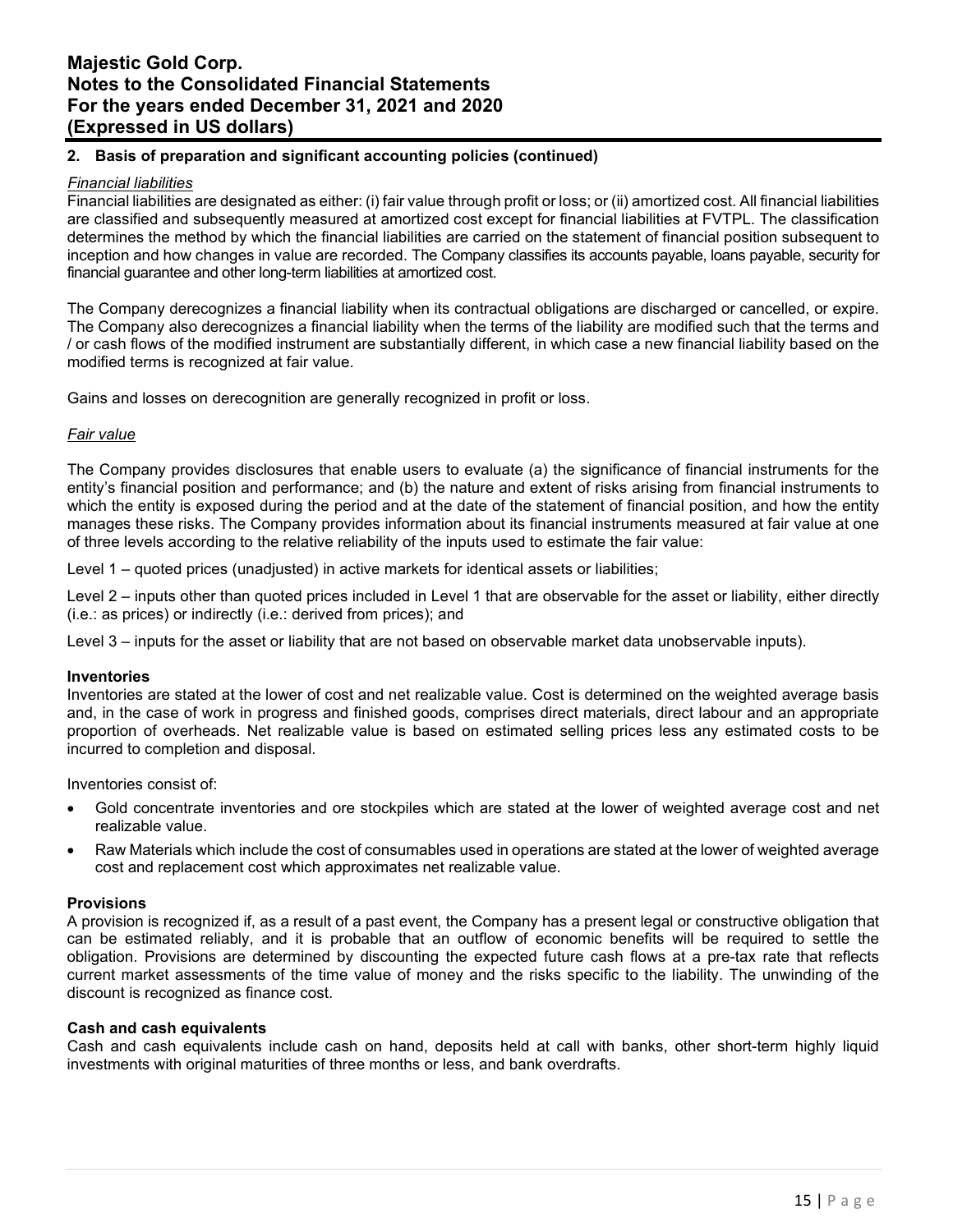## **2. Basis of preparation and significant accounting policies (continued)**

#### **Revenue recognition**

#### *Revenue from contracts with customers*

Revenue from contracts with customers is recognized when control of the asset sold is transferred to customers and the Company satisfies its performance obligation. Revenue is allocated to each performance obligation. The Company considers the terms of the contract in determining the transaction price. The transaction price is of the transfer of control, which include, but are not limited to, whether: the Company has a present right to payment; the customer has legal title to the asset; the Company has transferred physical possession of the asset to the customer; and the customer has the significant risks and rewards of ownership of the asset. This generally occurs when the Company and the customer sign a "Settlement Slip" confirming the customer's acceptance of the assets; thereby transferring of control and legal title, as well as giving physical possession and establishing customers obligation of payment.

When the consideration in a contract includes a variable amount, the amount of consideration is estimated to which the Company will be entitled in exchange for transferring the goods or services to the customer. The variable consideration is estimated at contract inception and constrained until it is highly probable that a significant revenue reversal in the amount of cumulative revenue recognised will not occur when the associated uncertainty with the variable consideration is subsequently resolved.

When the contract contains a financing component which provides the customer with a significant benefit of financing the transfer of goods or services to the customer for more than one year, revenue is measured at the present value of the amount receivable, discounted using the discount rate that would be reflected in a separate financing transaction between the Company and the customer at contract inception. When the contract contains a financing component which provides the Company with a significant financial benefit for more than one year, revenue recognised under the contract includes the interest expense accreted on the contract liability under the effective interest method. For a contract where the period between the payment by the customer and the transfer of the promised goods or services is one year or less, the transaction price is not adjusted for the effects of a significant financing component, using the practical expedient in IFRS 15.

#### *Sale of products*

Revenue from the sale of products is recognised at the point in time when control of the asset is transferred to the customer, generally on delivery of the products.

#### *Revenue from other sources*

#### Other income

Interest income is recognised on an accrual basis using the effective interest method by applying the rate that exactly discounts the estimated future cash receipts over the expected life of the financial instrument or a shorter period, when appropriate, to the net carrying amount of the financial asset.

#### **Share Capital**

Common shares are classified as equity. Incremental costs directly attributable to the issuance of common shares are recognized as a deduction from equity.

#### **3. New accounting standards, interpretations and amendments**

#### *New accounting standards, interpretations and amendments issued not yet applied*

#### **Amendment to IAS 16 - Property, Plant and Equipment**

The amendments to IAS 16 prohibit deducting from the cost of property, plant and equipment the proceeds from selling items produced while bringing the assets to the location and condition necessary for them to be capable of operating in the manner intended by management. Instead, a company will recognize such sales proceeds and related cost in the Statement of Earnings. This amendment is in effect January 1, 2022 with early adoption permitted. The adoption of this guidance is not expected to have a material impact on the Company's Consolidated Statement of Earnings.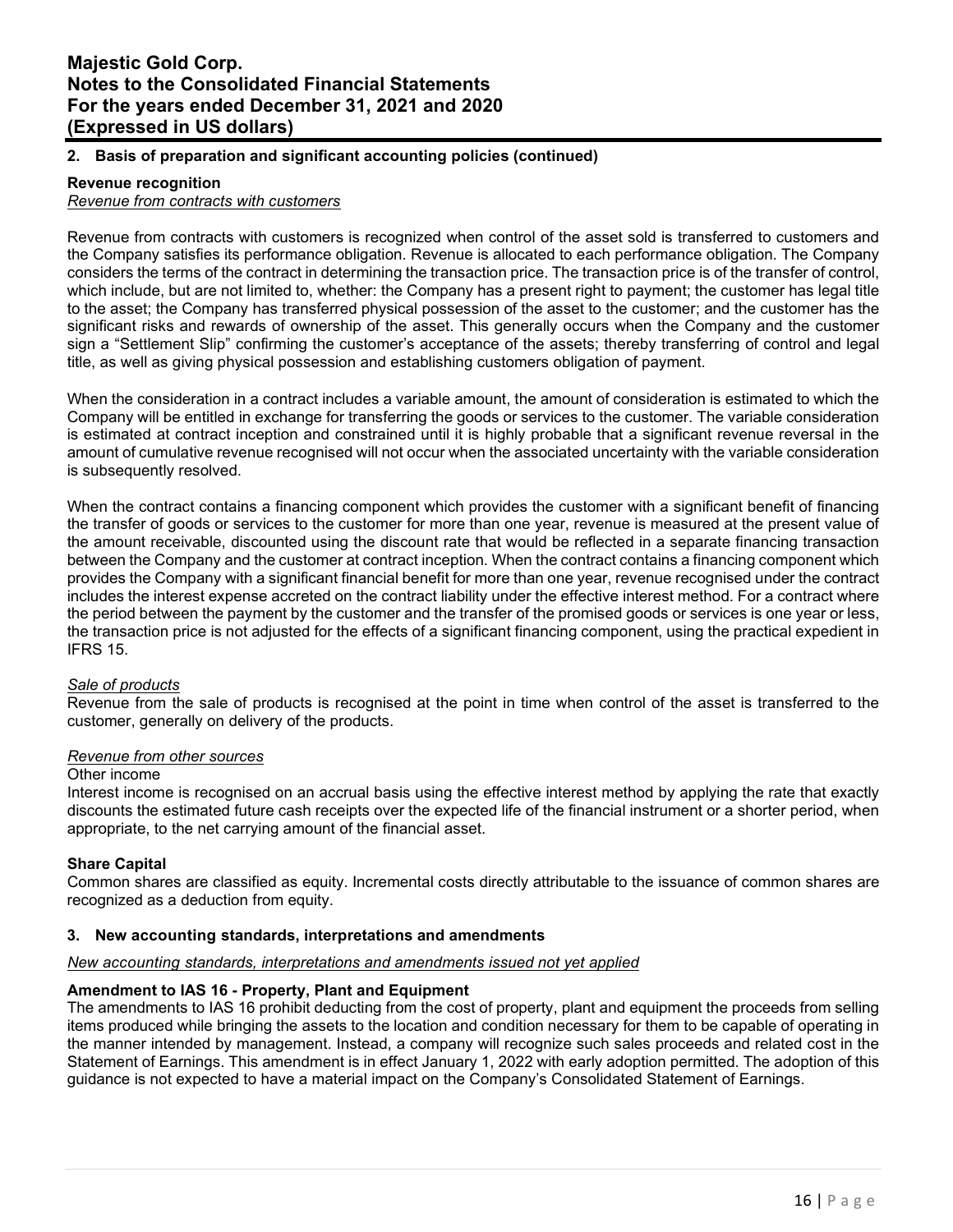#### **3. New accounting standards, interpretations and amendments (continued)**

#### **Amendment to IAS 12 - Deferred Tax related to Assets and Liabilities arising from a Single Transaction**

The amendments to IAS 12 clarify that the initial recognition exemption does not apply to transactions in which equal amounts of deductible and taxable temporary differences arise on initial recognition. The amendments are effective for annual reporting periods beginning on or after January 1, 2023. Early application of the amendments is permitted. The amendments apply to transactions that occur on or after the beginning of the earliest comparative period presented. In addition, at the beginning of the earliest comparative period the following would be recognized:

- a deferred tax asset to the extent that it is probable that taxable profit will be available against which the deductible temporary difference can be utilized and a deferred tax liability for all deductible and taxable temporary differences associated with right-of-use assets and lease liabilities; and
- the cumulative effect of initially applying the amendments as an adjustment to the opening balance of retained earnings (or other component of equity, as appropriate) at that date.

The implementation of this amendment is not expected to have a material impact on the Company.

#### **Amendment to IAS 1- Presentation of Financial Statements**

The amendments to IAS 1 clarify the presentation of liabilities. The classification of liabilities as current or noncurrent is based on contractual rights that are in existence at the end of the reporting period and is unaffected by expectations about whether an entity will exercise its right to defer settlement. A liability not due over the next twelve months is classified as non-current even if management intends or expects to settle the liability within twelve months. The amendment also introduces a definition of 'settlement' to make clear that settlement refers to the transfer of cash, equity instruments, other assets, or services to the counterparty. The amendments are effective for annual reporting periods beginning on or after January 1, 2023. The implementation of this amendment is not expected to have a material impact on the Company.

#### **Amendments to IAS 1 and IFRS Practice Statement 2 - Disclosure of Accounting policies**

The amendments require that an entity discloses its material accounting policies, instead of its significant accounting policies. Further amendments explain how an entity can identify a material accounting policy. Examples of when an accounting policy is likely to be material are added. To support the amendment, the Board of Directors has also developed guidance and examples to explain and demonstrate the application of the 'four-step materiality process' described in IFRS Practice Statement 2. The amendments are effective for annual reporting periods beginning on or after January 1, 2023. The Company is currently evaluating the impact of the amendment on its financial statements.

#### **4. Cash**

At December 31, 2021, cash of \$28,516,833 is held in China and is subject to local exchange control regulations. Chinese exchange control regulations provide for restrictions on exporting capital from China, other than through normal dividends.

#### **5. Receivables**

|                        | December 31, 2021 | December 31, 2020 |
|------------------------|-------------------|-------------------|
| Sales taxes receivable | 6.663             | 6.429             |
| Other receivables      | 109.192           | 11.878            |
| Total                  | 115.855           | 18,307            |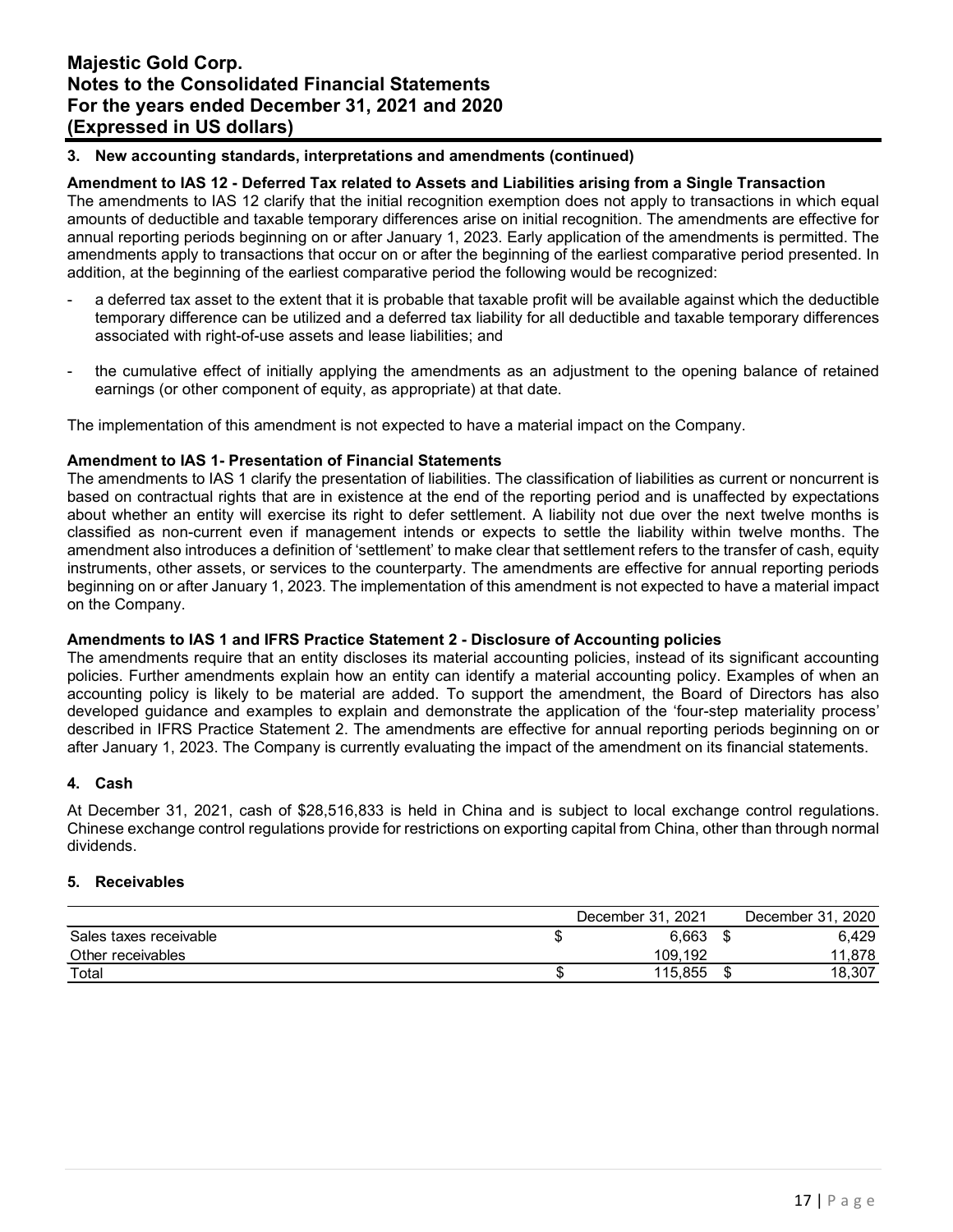#### **6. Deposits and prepaid expenses**

|                                             | December 31, 2021 |      | December 31, 2020 |
|---------------------------------------------|-------------------|------|-------------------|
| Current:                                    |                   |      |                   |
| Prepayment for mining supplies and services | \$<br>79,644      | - \$ | 94,297            |
| Rent deposit                                | 9,724             |      | 11,120            |
| Other prepayments and deposits              | 507,164           |      | 358,646           |
|                                             | 596,532           |      | 464,063           |
| Non-current:                                |                   |      |                   |
| Reclamation deposits                        | 2,453,906         |      | 2,190,025         |
| Total                                       | \$<br>3,050,438   |      | 2,654,088         |

#### **Reclamation Deposits**

The Company is required to make reclamation deposits in respect of its expected rehabilitation obligations at the SJG Open-Pit Mine and SJG Underground Mine.

#### **7. Inventory**

|                  | December 31, 2021 | December 31, 2020 |
|------------------|-------------------|-------------------|
| Gold concentrate | 402.382           | 1,826,145         |
| Ore stockpile    | 1,552,639         | 1,696,239         |
| Raw material     | 1,148,678         | 920,374           |
| Total            | 3,103,699         | \$<br>4,442,758   |

#### **8. Property, plant and equipment**

#### **Songjiagou Open-Pit Mine**

The Company's principal mining property is the Songjiagou Open-Pit Mine located in the Shandong Province of China. The Company commenced commercial gold production at the SJG Open-Pit Mine in May 2011. The Company's mining permit for the SJG Open-Pit Mine has been renewed and is valid until May 17, 2031. The SJG Open-Pit Mine is owned by the Company's subsidiary, Yantai Zhongjia Mining Co., Ltd. ("Zhongjia"). The Company's interest in Zhongjia is held through its indirect 94% ownership of its subsidiary Majestic Yantai Gold Ltd. Majestic Yantai holds 75% of the shares of Zhongjia. The remaining 25% of Zhongjia is held by Yantai Dahedong Processing Co. Ltd. ("Dahedong").

During the year ended December 31, 2020, the mining permit fee was initially assessed at \$14,669,935 (RMB 101.136 million) based on the estimated mineral resources available. During the year ended December 31, 2021, Zhongjia received the Yantai Natural Resources Bureau's final valuation assessment of the mining permit fee of \$9,983,767 (RMB 74.12 million), payable over six years (Note 14). The outstanding mining fee was discounted over the payment term with the reduction of the mining permit fee of \$4,686,168 recognized in the mining property costs during the year ended December 31, 2021.

#### **Songjiagou Underground Mine**

The SJG Underground Mine is also owned by Zhongjia and lies immediately north of the SJG Open-Pit Mine, within the project's exploration license boundary. The area underlain by precious metal mineralized vein structures was converted to a five-year, 0.414 sq. km. mining license that was granted on February 18, 2016. The Company's mining permit for the SJG Underground Mine has been renewed and is valid until February 18, 2031. The mining license area covers a continuation of the gold mineralization that is currently being mined in the adjacent SJG Open-Pit Mine.

As at December 31, 2021 and December 31, 2020, ROU included prepaid land leases and building leases.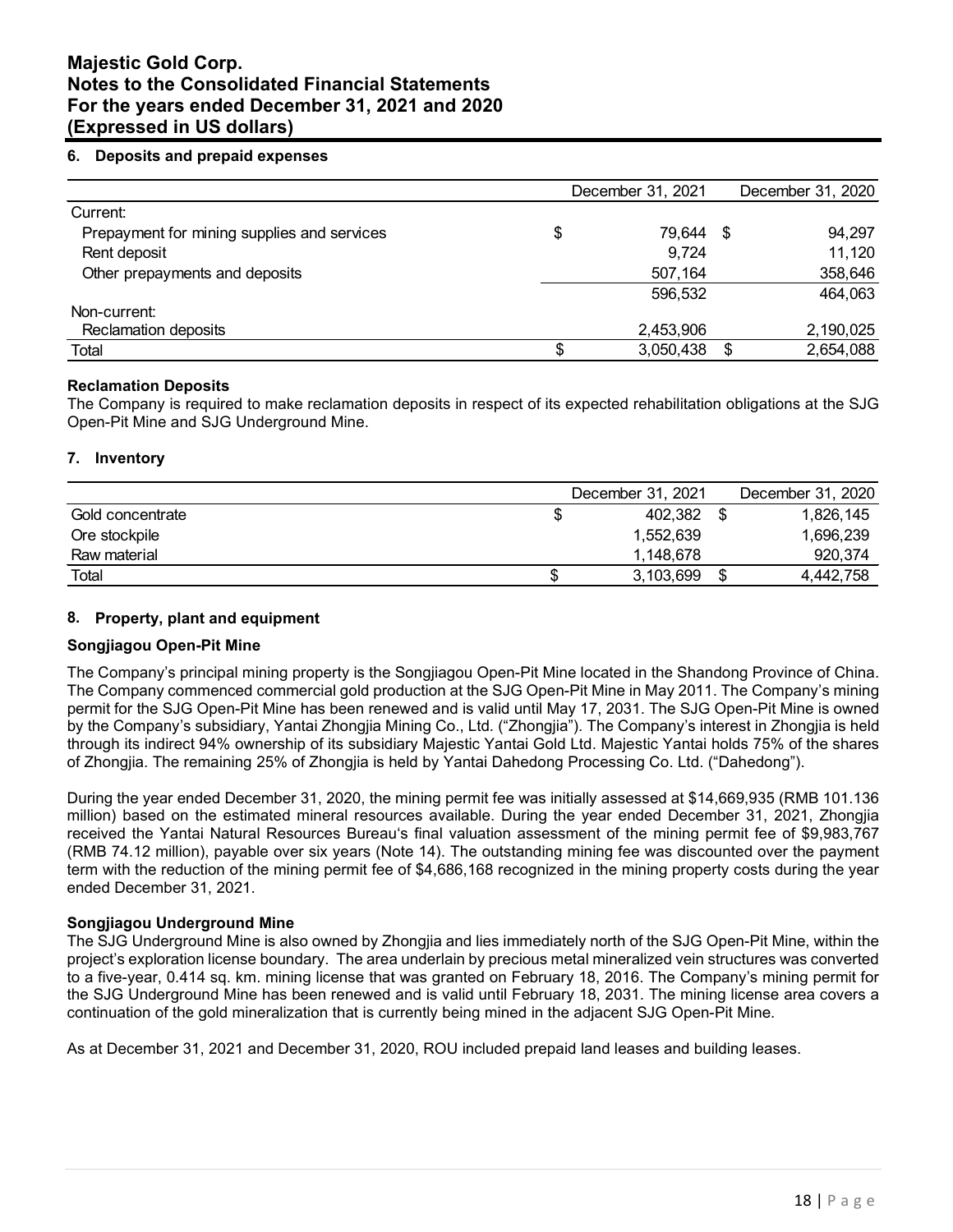## **8. Property, plant and equipment (continued)**

|                                   | Motor<br>Vehicles |     | Office furniture<br>& equipment | <b>Building</b> | Machinery             | Mining<br>Infrastructure | Mineral<br>Property | Right of use<br>lands | Total             |
|-----------------------------------|-------------------|-----|---------------------------------|-----------------|-----------------------|--------------------------|---------------------|-----------------------|-------------------|
| Cost                              |                   |     |                                 |                 |                       |                          |                     |                       |                   |
| At December 30, 2019              | \$590,587         | \$  | 498,156                         | \$13,009,592    | \$23,858,988          | 32,372,991               | 8,993,249<br>\$     | \$17,933,274          | \$97,256,837      |
| Additions                         | 62,407            |     | 118,416                         | 363,030         | 247,748               | 1,731,488                | 14,696,044          | 230,293               | 17,449,426        |
| Change in asset retirement cost   |                   |     |                                 |                 |                       | 100,488                  |                     |                       | 100,488           |
| Disposal                          |                   |     | (1, 382)                        |                 | (50,043)              |                          |                     |                       | (51, 425)         |
| Foreign exchange adjustment       | 43,637            |     | 39,648                          | 904,011         | 1,631,429             | 2,302,081                | 1,336,318           | 1,206,118             | 7,463,242         |
| At December 30, 2020              | 696,631           |     | 654,838                         | 14,276,633      | 25,688,122            | 36,507,048               | 25,025,611          | 19,369,685            | 122,218,568       |
| Additions                         | 90,537            |     | 78,681                          | 1,121,962       | 3,078,547             | 1,402,954                | 3,200,097           | 116,935               | 9,089,713         |
| Change in mining permit valuation |                   |     |                                 |                 |                       |                          | (4,686,168)         |                       | (4,686,168)       |
| Change in asset retirement cost   |                   |     |                                 |                 |                       | 97,870                   |                     |                       | 97,870            |
| Disposal                          | (55,004)          |     | (17, 265)                       | (159, 213)      | (70, 011)             |                          |                     | (71, 184)             | (372, 677)        |
| Foreign exchange adjustment       | 16,701            |     | 15,706                          | 344,920         | 634,970               | 871,184                  | 677,359             | 449,078               | 3,009,918         |
| At December 30, 2021              | \$748,865         | \$  | 731,960                         | \$15,584,302    | \$29,331,628          | \$<br>38,879,056         | \$24,216,899        | \$19,864,514          | \$129,357,224     |
| Accumulated depreciation          |                   |     |                                 |                 |                       |                          |                     |                       |                   |
| At December 30, 2019              | $$ (506, 458)$ \$ |     | (411, 206)                      | $$$ (4,967,580) | $$ (10, 257, 236)$ \$ | (6,940,177)              | (2,324,928)         | (5,778,155)<br>\$     | \$ (31, 185, 740) |
| Depreciation and depletion        | (29, 987)         |     | (42, 711)                       | (676, 396)      | (1,300,412)           | (2,550,178)              | (368, 874)          | (638, 277)            | (5,606,835)       |
| Disposal                          |                   |     | 1,382                           |                 | 50,043                |                          |                     |                       | 51,425            |
| Foreign exchange adjustment       | (36,090)          |     | (29, 790)                       | (375, 617)      | (767, 245)            | (594, 267)               | (178, 755)          | (426, 422)            | (2,408,186)       |
| At December 30, 2020              | (572, 535)        |     | (482, 325)                      | (6,019,593)     | (12, 274, 850)        | (10,084,622)             | (2,872,557)         | (6,842,854)           | (39, 149, 336)    |
| Depreciation and depletion        | (37, 305)         |     | (71, 419)                       | (731, 829)      | (1,565,720)           | (593, 582)               | (517, 131)          | (673, 353)            | (4, 190, 339)     |
| Disposal                          | 21,085            |     | 16,026                          | 70,320          | 35,044                |                          |                     | 71,184                | 213,659           |
| Foreign exchange adjustment       | (13, 580)         |     | (11, 668)                       | (148, 306)      | (304, 463)            | (242, 669)               | (73, 038)           | (164, 364)            | (958,088)         |
| At December 30, 2021              | \$(602,335)       | -\$ | (549, 386)                      | \$ (6,829,408)  | $$$ (14, 109, 989)    | \$(10,920,873)           | $$$ $(3,462,726)$   | \$<br>(7,609,387)     | \$ (44,084,104)   |
| Net book value                    |                   |     |                                 |                 |                       |                          |                     |                       |                   |
| At December 30, 2020              | \$124,096         | \$  | 172,513                         | 8,257,040<br>\$ | 13,413,272<br>\$      | \$<br>26,422,426         | \$22,153,054        | \$12,526,831          | \$83,069,232      |
| At December 30, 2021              | \$146,530         | \$  | 182,574                         | \$<br>8,754,894 | 15,221,639<br>\$      | 27,958,183               | \$20,754,173        | \$12,255,127          | \$85,273,120      |

As at December 31, 2021 and 2020, certain of the Company's buildings were associated with land lease agreements with third parties which allow for the use of assets for the duration of the lease.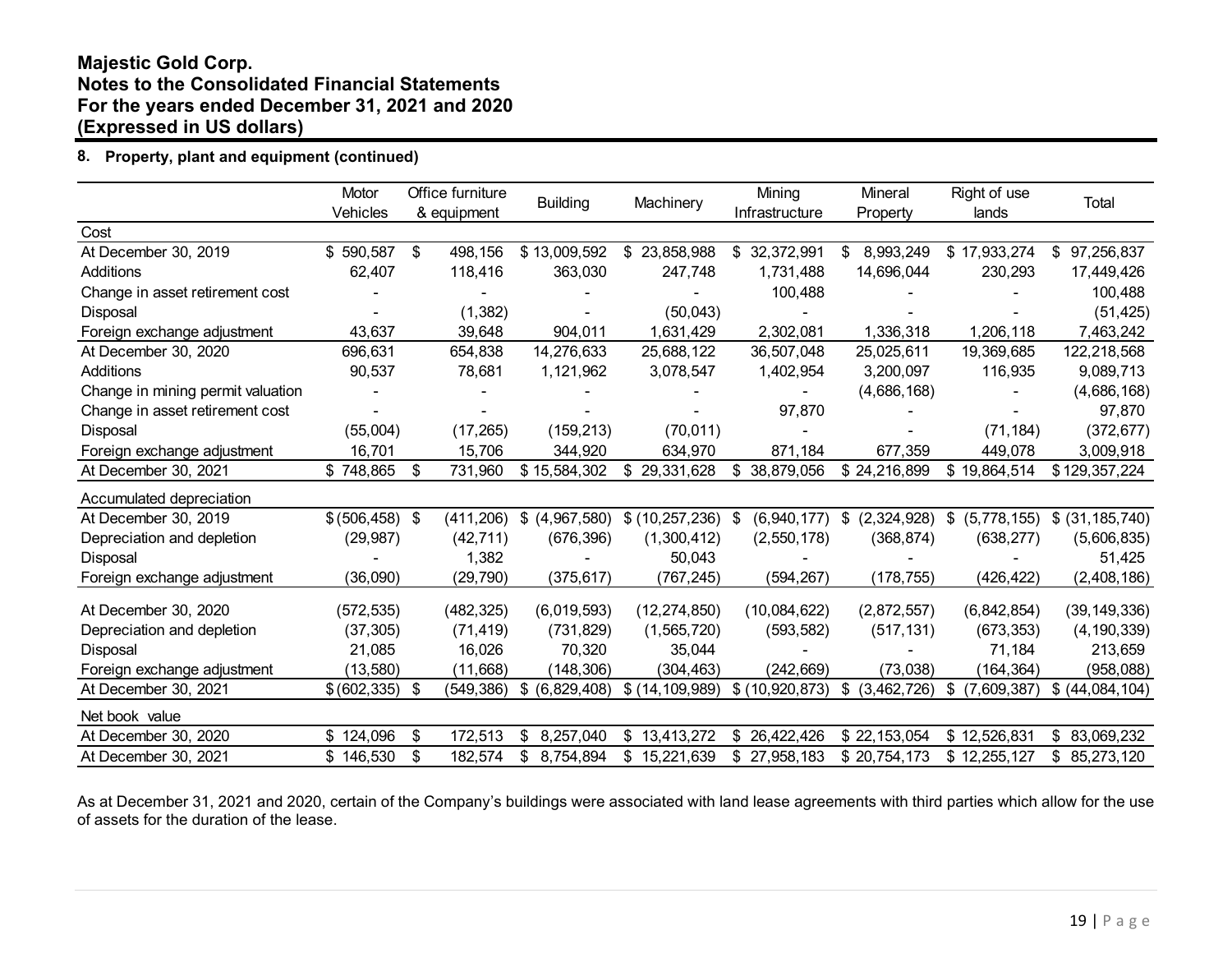#### **9. Exploration and evaluation assets**

|                              | Sunset/Sunrise<br>Mineral<br>Property |    | Fair Adelaide<br>East Project | Total        |
|------------------------------|---------------------------------------|----|-------------------------------|--------------|
| Balance at December 31, 2019 | \$<br>841                             | S  | 21,404                        | \$<br>22,245 |
| Addition                     |                                       |    | 44,571                        | 44,571       |
| Foreign exchange adjustment  | 17                                    |    | 2,772                         | 2,789        |
| Balance at December 31, 2020 | \$<br>858                             | S  | 68,747                        | \$<br>69,605 |
| Write-down                   |                                       |    | (70, 200)                     | (70, 200)    |
| Foreign exchange adjustment  | 3                                     |    | 1,453                         | 1,456        |
| Balance at December 31, 2021 | \$<br>861                             | \$ | ۰.                            | 861          |

#### **Australia Lithium Tenements, Australia**

On June 15, 2021, the Company entered into a letter of intent ("LOI") and an amended LOI on December 15, 2021, with Western Explorers PTY Ltd., a private Australian corporation, to acquire a 65% interest in four separate tenements located in Western Australia, an area with demonstrated potential for the discovery of lithium oxide mineralization.

The terms of the amended LOI are as follows:

- Majestic has the right to carry out a technical review and preliminary exploration work on the tenements by June 15, 2022;
- provided that Majestic expends a total of A\$100,000 within the six-month period (completed), it shall have the right to acquire a 65% interest in the tenements by entering into a joint venture with Western Explorers. To earn its interest, the Company must contribute A\$1,000,000 over a period of two years for exploration and maintenance of the tenements;
- After Majestic has earned 65% interest in the joint venture, both parties shall contribute in cash for further exploration and exploitation in proportion to its ownership interest. If a Party does not contribute, then the other Party may subscribe for and contribute, in which case the ownership interest of the non-contributing Party may be diluted.

#### **Sunset-Sunrise Property, Canada**

In November 2019, the Company acquired the Sunset and Sunrise mineral claims which are located in the Cassiar District of British Columbia by making a payment of \$840.

#### **Fair Adelaide East Project, Australia**

On December 15, 2019, Majestic has entered into a letter agreement (the "Agreement") with Plutus Resources Pty. Ltd. ("Plutus"), a privately owned Australian company, whereby Majestic has been granted an option to acquire a 51% interest in Fair Adelaide East Project ("FAE") which consists of eight tenements located in Western Australia.

The Company reported its March 2021 exploration results at the Fair Adelaide East and Queen Adelaide prospect, which tested eighteen holes for near surface gold mineralization near the western boundary of the property. The exploration results indicated low values of gold, nickel and cobalt, and the Company has decided not to pursue further exploration work on the project. On June 18, 2021, the Company terminated the FAE agreement and has written-down its deferred costs incurred to date.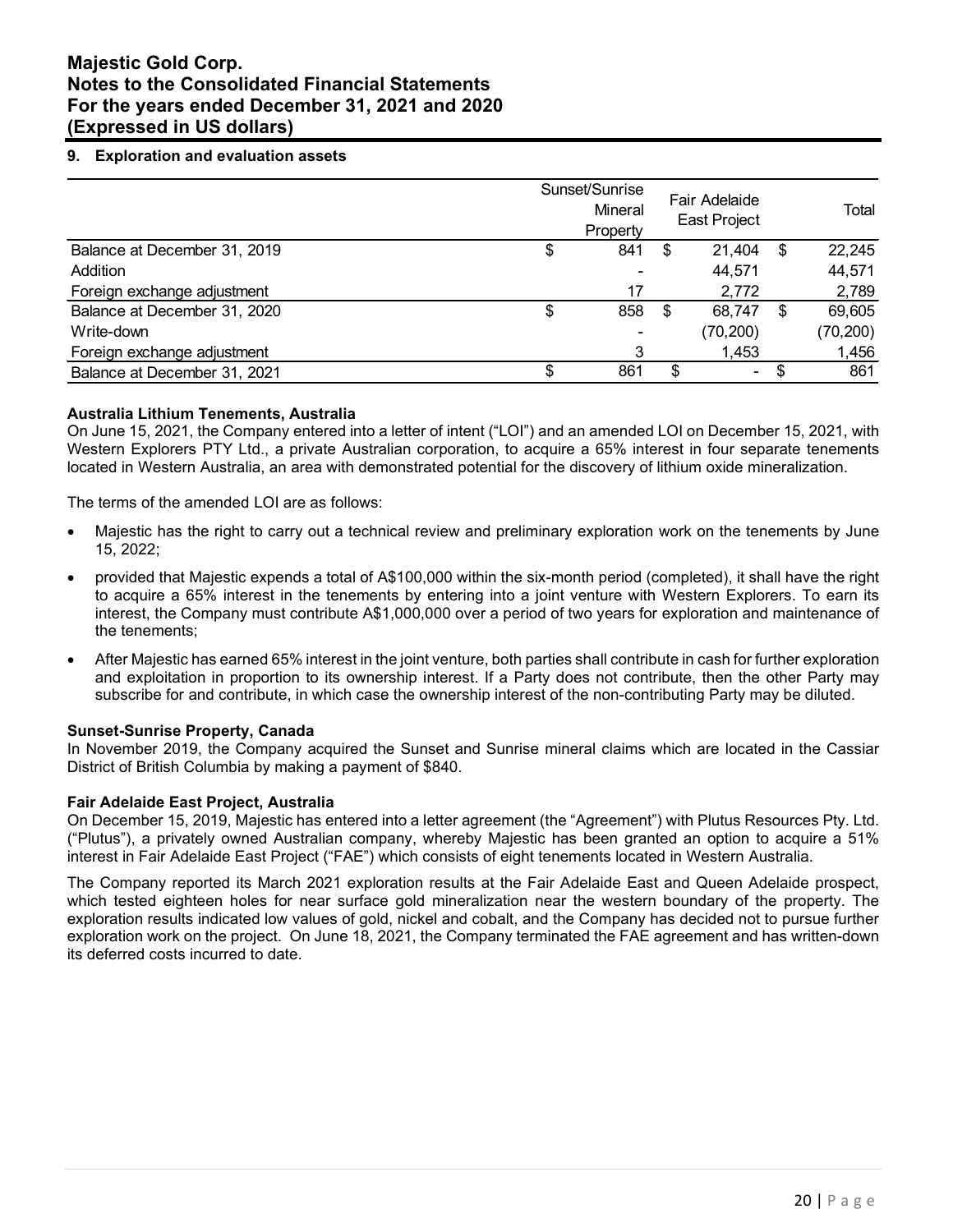#### **9. Exploration and evaluation assets (continued)**

Exploration and evaluation expenditures recorded in the statements of loss and comprehensive loss for the years ended December 31, 2021 and 2020, is as follows:

|                                      |               |              | Sunset-        |              |               |
|--------------------------------------|---------------|--------------|----------------|--------------|---------------|
|                                      |               |              | Sunrise        |              |               |
| Year ended December 31, 2021         | Fair Adelaide | Australia    | Property,      | General      | Total         |
|                                      | East Project, | Lithium      | <b>British</b> | exploration, | December      |
|                                      | Australia     | Tenements    | Columbia       | China        | 31, 2021      |
| Claim and Tenement Maintenance Fees  | \$            | \$<br>24,807 | \$<br>41       | \$           | \$<br>24,848  |
| Drilling                             | 73,453        |              |                |              | 73,453        |
| Assay and analysis                   | 26,891        |              |                |              | 26,891        |
| Geological consulting                |               | 55,393       |                | 7,519        | 62,912        |
| Total                                | \$<br>100,344 | \$<br>80,200 | \$<br>41       | \$<br>7,519  | \$<br>188,104 |
|                                      |               |              | Sunset-        |              |               |
|                                      |               |              | Sunrise        |              |               |
| Year ended December 31, 2020         | Fair Adelaide | Australia    | Property,      | General      | Total         |
|                                      | East Project, | Lithium      | <b>British</b> | exploration, | December      |
|                                      | Australia     | Tenements    | Columbia       | China        | 31, 2021      |
| <b>Claim Maintenance Fees</b>        | \$            | \$<br>Ξ.     | \$<br>39       | \$           | \$<br>39      |
| Geological technical consulting fees |               |              |                | 72,332       | 72,332        |
| Total                                | \$            | \$<br>Ξ.     | \$<br>39       | \$<br>72,332 | \$<br>72,371  |

#### **10. Other long-term assets**

At December 31, 2021, the Company had receivables in the amount of \$620,168 (2020- \$1,854,435). During the year ended December 31, 2021, the Company entered into the following transactions with arm's length parties:

- i) A zero-interest bearing installment loan of \$627,382 (RMB 4,000,000) to an arm's length farmers cooperation company. As at December 31, 2021, the outstanding loan amount was \$627,382 (RMB 4,000,000) (2020 - \$321,844 (RMB 2,100,000). The loan was provided in support of economic development to a village adjacent to Songjiagou Project as loan proceeds will be used for the construction of a greenhouse to support the agricultural economic development, social well-being and stability of the local communities comprising mainly villagers and farmers in the Muping District of Yantai. The loan is repayable in four equal instalments over four years, with the first instalment, recorded as the current portion of other long-term assets, of \$156,845 (RMB 1,000,000) due on September 17, 2022.
- ii) A zero-interest bearing installment loan of \$1,532,591 (RMB 10,000,000) to an arm's length party due on July 24, 2022. The Company provided the loan for the party's working capital needs. The loan was repaid in full during the year ended December 31, 2021; and
- iii) Advance payments for purchases of property plant and equipment of \$149,631 (RMB 954,003).

#### **11. Accounts payable and accrued liabilities**

|                                  | December 31, 2021 | December 31, 2020 |
|----------------------------------|-------------------|-------------------|
| Trade and other payables         | 5,894,945         | 16,549,971        |
| Loan interest payables           | 5.686             | 8.007             |
| <b>Provisions</b>                | 211,940           | 1,281,276         |
| Amount due to Dahedong (Note 15) | 5,631,233         | 5,502,468         |
| Total                            | 11,743,804        | 23,341,722        |

The amount due to Dahedong of \$5,631,233 (December 31, 2020 - \$5,502,468) bears no interest, is unsecured, and due on demand.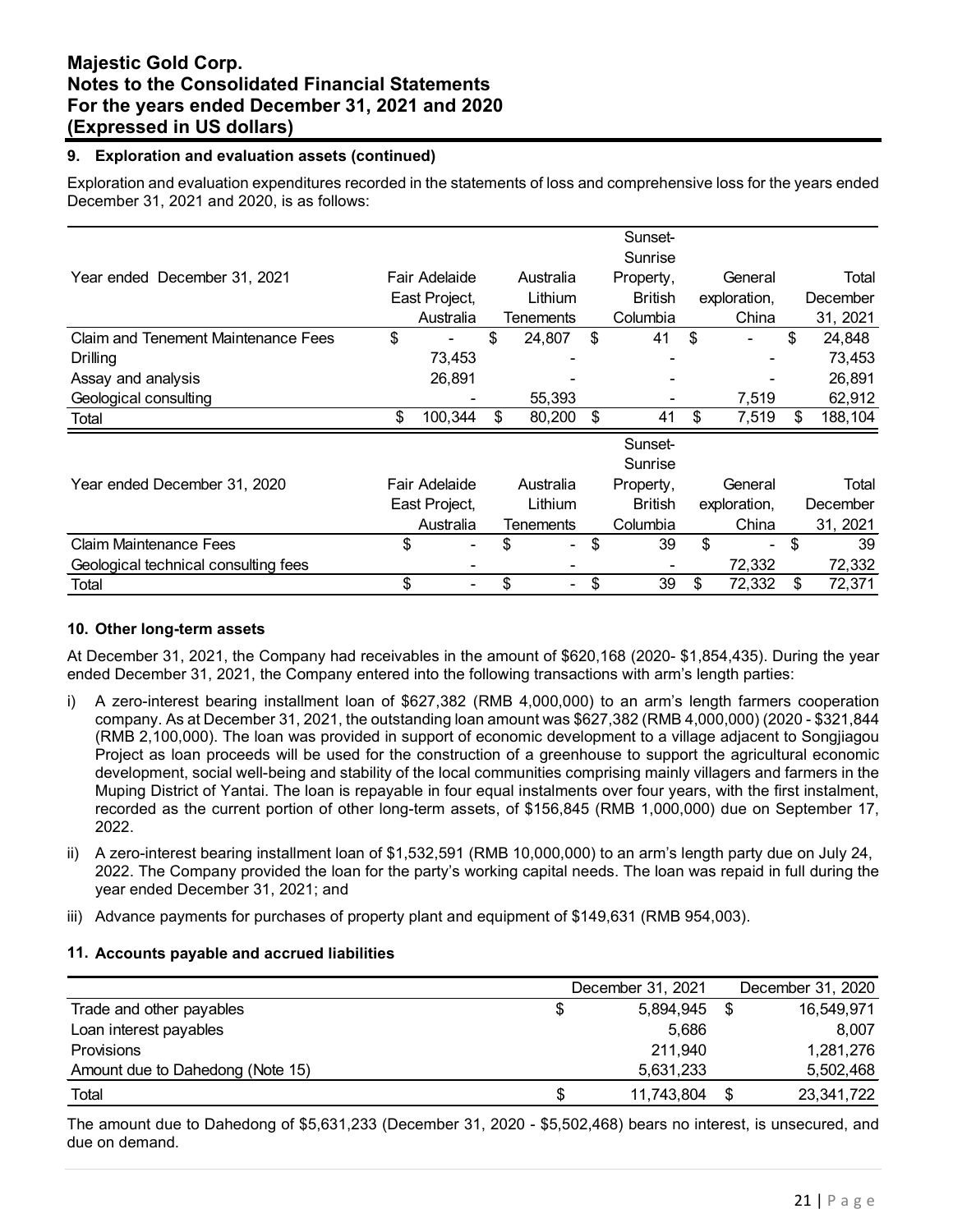#### **11. Accounts payable and accrued liabilities (continued)**

The provisions consist of a provision for the relocation of villages surrounding the mine and a provision for penalties that arise from overdue tax payment and other penalties.

A continuity of the Company's provisions that are included in accounts payable and accrued liabilities are as follows:

|                                      | Provision for |    | Provision for |   |            |
|--------------------------------------|---------------|----|---------------|---|------------|
|                                      | relocation    |    | penalties     |   | Total      |
| Balance, December 31, 2019           | \$<br>551.176 | S  | 1,326,663     | S | 1,877,839  |
| Utilized during the period           | (315, 927)    |    | (369, 382)    |   | (685, 309) |
| Effect of foreign exchange           | 19,554        |    | 69,192        |   | 88,746     |
| Balance, December 31, 2020           | 254,803       |    | 1,026,473     |   | 1,281,276  |
| Change in estimate during the period |               |    | (981, 376)    |   | (981, 376) |
| Utilized during the period           | (105, 717)    |    |               |   | (105, 717) |
| Effect of foreign exchange           | 4,774         |    | 12,983        |   | 17,757     |
| Balance, December 31, 2021           | \$<br>153,860 | \$ | 58,080        |   | 211,940    |

#### **12. Loans Payable**

|                             | December 31, 2021 | December 31, 2020 |
|-----------------------------|-------------------|-------------------|
| Balance, beginning          | 4.597.772         | 12,916,189        |
| Loan advances               | 6,204,051         | 4,351,547         |
| Loan repayments             | (6,204,051)       | (13,054,641)      |
| Foreign exchange adjustment | 107.593           | 384,677           |
| Balance, ending             | 4,705,365         | 4,597,772         |

At December 31, 2021, the Company has a loan of \$4,705,365 (RMB 30,000,000) outstanding. The loan bears interest at 4.35% per annum and is repayable on April 29, 2022 and guaranteed by Dahedong, the owner of Dahedong and by certain third parties.

At December 31, 2020, the loans outstanding consist of:

- (i) a \$1,532,591 (RMB 10,000,000) one-year loan bearing interest at 4.80% per annum and repayable on September 6, 2021. The loan is guaranteed by Dahedong, the owner of Dahedong and by certain third parties;
- (ii) a \$1,532,591 (RMB 10,000,000) one-year loan bearing interest at 6.31% per annum and repayable on November 10, 2021. The loan is guaranteed by certain third parties, including Dahedong; and
- (iii) a \$1,532,590 (RMB 10,000,000) one-year loan bearing interest at 7.70% per annum. The loan is guaranteed by certain third parties, including Dahedong. The loan is repayable on December 7, 2021.

#### **13. Asset retirement obligation**

The following table shows the movement for the asset retirement obligation:

|                                                         | December 31, 2021 | December 31, 2020 |
|---------------------------------------------------------|-------------------|-------------------|
| Balance, beginning                                      | \$<br>3,367,253   | 3,057,207         |
| Additions and changes in estimates of net present value | 97,870            | 106,174           |
| Accretion (Note 18)                                     | 110,751           | 98,879            |
| Foreign exchange adjustment                             | 81,145            | 104,993           |
| Balance, ending                                         | 3,657,019         | 3,367,253         |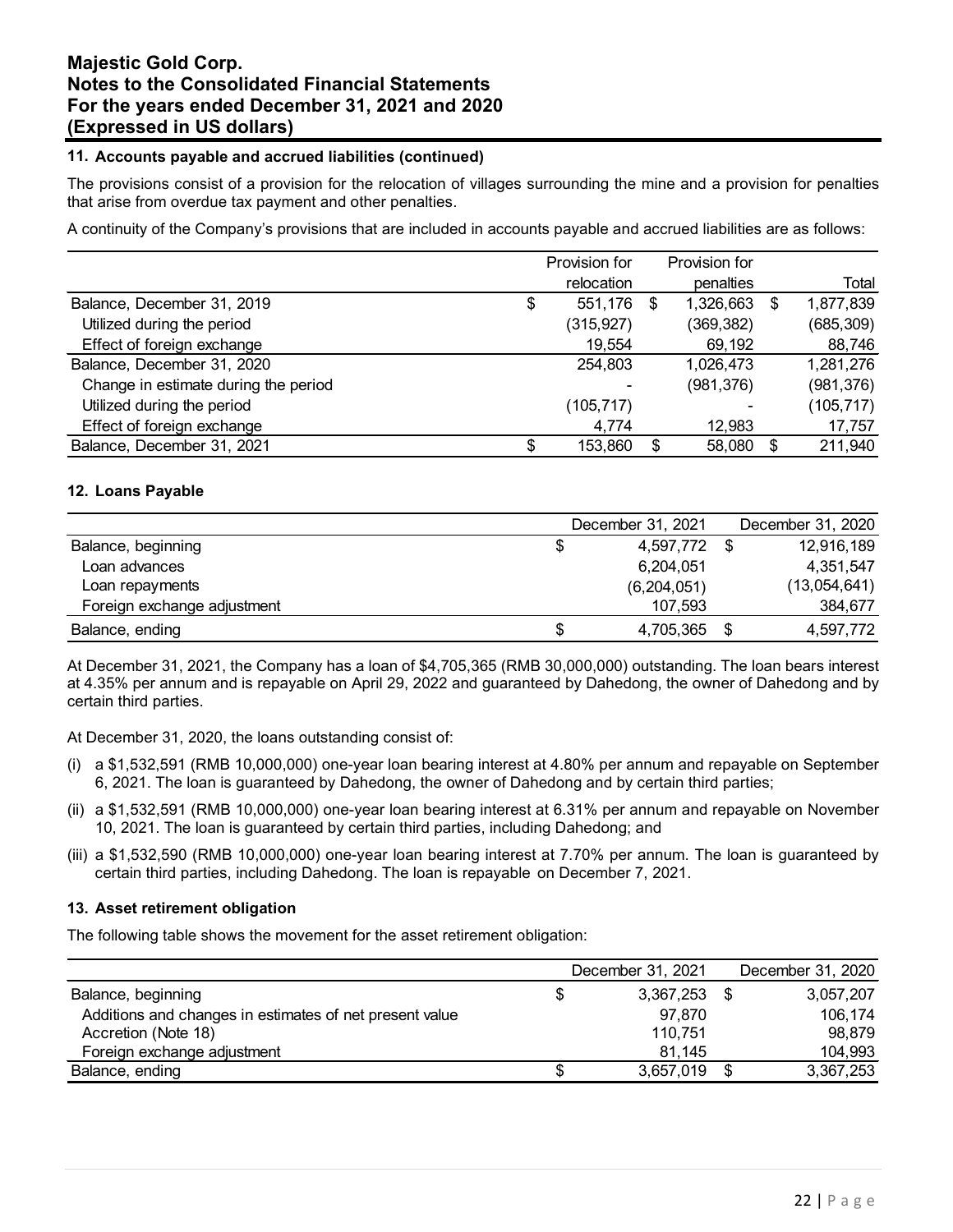#### **13. Asset retirement obligation (continued)**

The Company's asset retirement obligation consists of costs associated with mine reclamation and closure activities on the SJG Open-Pit Mine and SJG Underground Mine (Note 8). These activities, which are site specific, include costs for earthworks, re-contouring, re-vegetation, water treatment and demolition. In calculating the fair value of the Company's asset retirement obligations, the Company used a risk-free rate of 2.846% (2020 - 3.25%). The majority of the expenditures are expected to occur during or after 2030. As at December 31, 2021, the total undiscounted amount of estimated cash flows required to settle the Company's obligation was \$4,679,674 (RMB 29,836,200).

#### **14. Other long-term liabilities**

Other long-term liabilities are comprised of the following:

|                                | December 31, 2021 | December 31, 2020 |
|--------------------------------|-------------------|-------------------|
| Lease liability                | 78,919            | 3.830             |
| Village distribution liability | 1,232,164         | 1,296,832         |
| Mining right obligation        | 4,438,980         |                   |
| Other                          | -                 | 35,494            |
| Total                          | 5,750,063         | 1,336,156         |

Current portion of other long-term liabilities are comprised of the following:

|                                | December 31, 2021 | December 31, 2020        |
|--------------------------------|-------------------|--------------------------|
| Lease liability                | 26,000            |                          |
| Village distribution liability | 167.636           | 163.221                  |
| Mining right obligation        | 988.127           | $\overline{\phantom{0}}$ |
| Total                          | 1,181,763         | 163.221                  |

#### **Lease liability**

The Company has entered into an office lease agreement for its head office premise for a term ending in 2026. The undiscounted future lease payments are as follows:

|                              | 2022     | 2023     | 2024     | 2025     | 2026        | Total     |
|------------------------------|----------|----------|----------|----------|-------------|-----------|
| Operating lease commitments: |          |          |          |          |             |           |
| Office premises              | \$27.157 | \$28.348 | \$28.586 | \$28.586 | 4.764<br>\$ | \$117.441 |

#### **Village distribution liability**

Pursuant to agreements, the Company is required to make payments of RMB 1,068,800 (\$167,636) per annum to certain individuals registered as villagers in the village adjacent to the SJG Open-Pit Mine until the year 2032. The liability reflects the present value of the required payments, discounted using the Company's incremental borrowing rate of 4.90%. As at December 31, 2021 the undiscounted future payments were \$1,844,001 (RMB 11,756,800).

#### **Mining right obligation**

Pursuant to the mining right acquisition addendum signed on December 2, 2021, the Company is required to make an annual payment of RMB 6,300,000 (\$988,127) until the year 2027. The liability reflects the present value of the required payments, discounted using the Company's incremental borrowing rate of 2.59%. As at December 31, 2021, the undiscounted future payments were \$5,928,761 (RMB 37,800,000).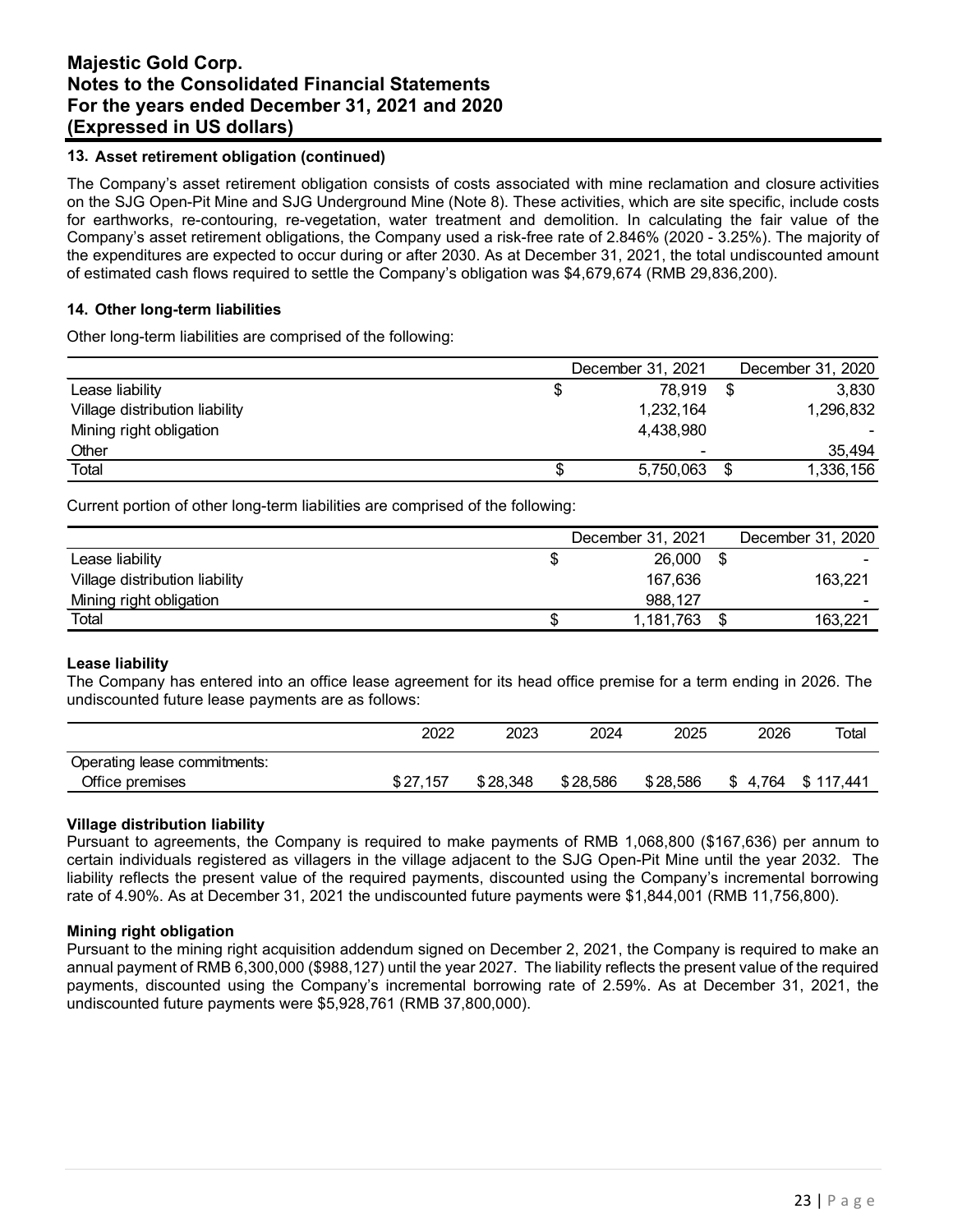#### **15. Related party transactions and balances**

#### **Related party transactions**

The Company incurred the following related party transactions during the years ended December 31, 2021 and 2020:

|                                                                  |         | Year ended December 31, |
|------------------------------------------------------------------|---------|-------------------------|
|                                                                  | 2021    | 2020                    |
| Consulting fees charged by companies controlled by directors and |         |                         |
| officers of the Company-includes key management personnel        |         |                         |
| compensation                                                     | 590.235 | 614.131                 |

#### **Key management personnel compensation**

Key management included the Company's directors, executive officers and senior management.

|                                              |         | Year ended December 31, |
|----------------------------------------------|---------|-------------------------|
|                                              | 2021    | 2020                    |
| Short-term employee benefits-management fees | 201,046 | 216,025                 |
| Director fees                                | 14.360  | 35.631                  |
|                                              | 215,406 | 251,656                 |

#### **Related party balances**

|                                                                  | December 31, 2021 | December 31, 2020 |
|------------------------------------------------------------------|-------------------|-------------------|
| Amounts due to companies controlled by Directors and Officers of |                   |                   |
| the Company                                                      | 12.614            | 6.274             |
| Amounts due to Dahedong (Note 11)                                | 5.631.233         | 5,502,468         |
|                                                                  | 5,643,847         | 5,508,742         |

Dahedong is a related party on the basis that it is controlled by significant shareholders of the Company.

#### **16. Share capital and Reserves**

#### **a) Authorized**

Unlimited number of common shares without par value.

#### **b) Issued share capital**

As at December 31, 2021, the Company had 1,043,664,381 common shares issued and outstanding (December 31, 2020 - 1,047,726,381).

On June 3, 2021, the Company commenced its Normal Course Issuer Bid ("NCIB"). Under the NCIB the Company may purchase up to 5% of the issued common shares. As of December 31, 2021, the Company has purchased 4,362,000 of the eligible 52,386,319 common shares at a cost of \$205,992. A total of 4,062,000 purchased common shares were cancelled at December 31, 2021 and the remaining 300,000 purchased common shares were cancelled subsequent to December 31, 2021.

#### **c) Stock Options**

The Company has a shareholder approved "rolling" stock option plan (the "Plan") in compliance with the TSX-V's policies. Under the Plan, the maximum number of shares reserved for issuance may not exceed 10% of the total number of issued and outstanding common shares at the time of granting. The exercise price of each stock option shall not be less than the discounted market price of the Company's stock at the date of grant. Such options will be exercisable for a period of up to 10 years from the date of grant. In connection with the foregoing, the number of common shares reserved for issuance to any one optionee will not, within a twelve-month period, exceed five percent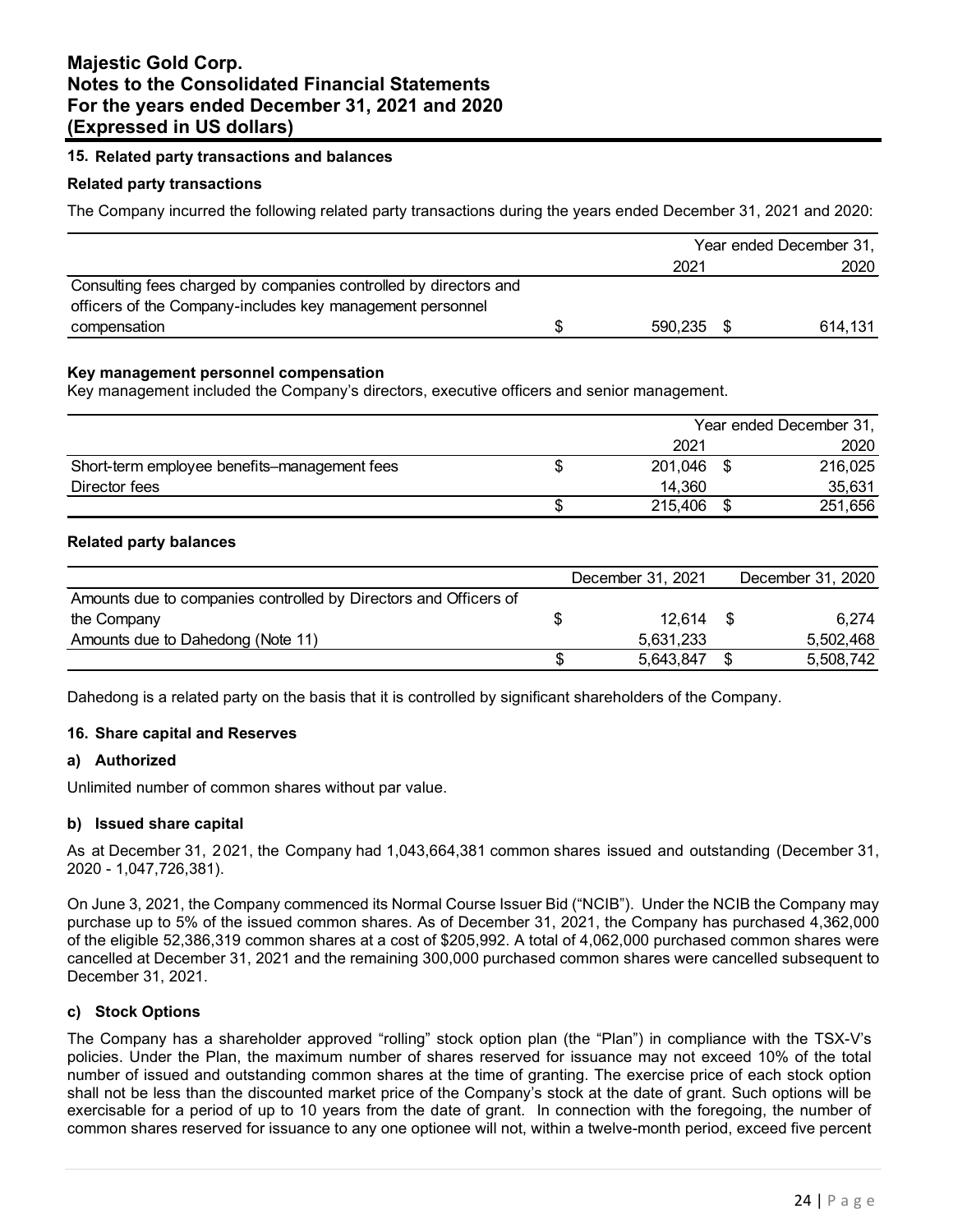(5%) of the issued and outstanding common shares and the number of common shares reserved for issuance to all technical consultants will not exceed, within a twelve-month period, two percent (2%) of the issued and outstanding common shares. Options may be exercised no later than 90 days following cessation of the optionee's position with the Company or 30 days following cessation of an optionee conducting investor relations activities' position.

The continuity for stock options outstanding and exercisable for the years ended December 31, 2021 and 2020 are as follows:

| Expiry date                     | Exercise<br>price | <b>Balance</b><br>December 31,<br>2020 | Issued       |   | Exercised      | Expired/<br>Cancelled | <b>Balance</b><br>December 31,<br>2021 |
|---------------------------------|-------------------|----------------------------------------|--------------|---|----------------|-----------------------|----------------------------------------|
| January 28, 2021                | CAD\$0.12         | 20,700,000                             | ۰            |   | $\blacksquare$ | (20,700,000)          |                                        |
| Weighted average exercise price |                   | CAD\$0.12                              | \$<br>$\sim$ | S | $\blacksquare$ | CAD\$0.12             | \$                                     |
| Expiry date                     | Exercise<br>price | <b>Balance</b><br>December 31.<br>2019 | Issued       |   | Exercised      | Expired/<br>Cancelled | Balance<br>December 31.                |
|                                 |                   |                                        |              |   |                |                       | 2020                                   |
| January 28, 2021                | CAD\$0.12         | 23,100,000                             |              |   | $\blacksquare$ | (2,400,000)           | 20,700,000                             |

#### **d) Reserves**

#### **Share-based payment reserve**

The share-based payment reserve records items recognized as stock-based compensation expense and other sharebased payments. This reserve also includes the value attributed to warrants on unit private placements. At the time that the stock options or warrants are exercised, the corresponding amount will be transferred to share capital.

#### **Foreign currency translation reserve**

The foreign currency translation reserve records unrealized exchange differences arising on translation of group companies that have a functional currency other than the Company's reporting currency.

#### **Safety fund surplus reserve**

Pursuant to a Notice regarding Safety Production Expenditure jointly issued by the Ministry of Finance and the State Administration of Work Safety of the PRC in February 2012, Zhongjia is required to establish a safety fund surplus reserve based on the volume of mineral ore extracted. The safety fund can only be transferred to retained earnings to offset safety related expenses as and when they are incurred, including expenses related to safety protection facilities and equipment improvement and maintenance as well as safety production inspection, appraisal, consultation and training.

#### **Statutory surplus reserve**

In accordance with the Company Law of the PRC and the Articles of Association of Zhongjia, Zhongjia is required to allocate 10% of its profit after tax determined under PRC accounting standards to the statutory surplus reserve until such reserve reaches 50% of the authorised share capital of Zhongjia. Subject to certain restrictions set out in the Company Law of the PRC, part of this reserve may be converted to increase the share capital, provided that the remaining balance after the capitalisation is not less than 25% of the authorised share capital.

#### **17. Segmented Information**

The Company operates in one industry segment being the exploration, development and operation of mining properties in China. All of the Company's capital assets are located in China, except office furniture and equipment with a net book value of \$4,693 and an ROU asset with a net book value of \$96,346 located in the Company's head-office in Vancouver, Canada. The Company's exploration and evaluation assets are located in Canada (Note 9). All of the Company's revenues are earned in China.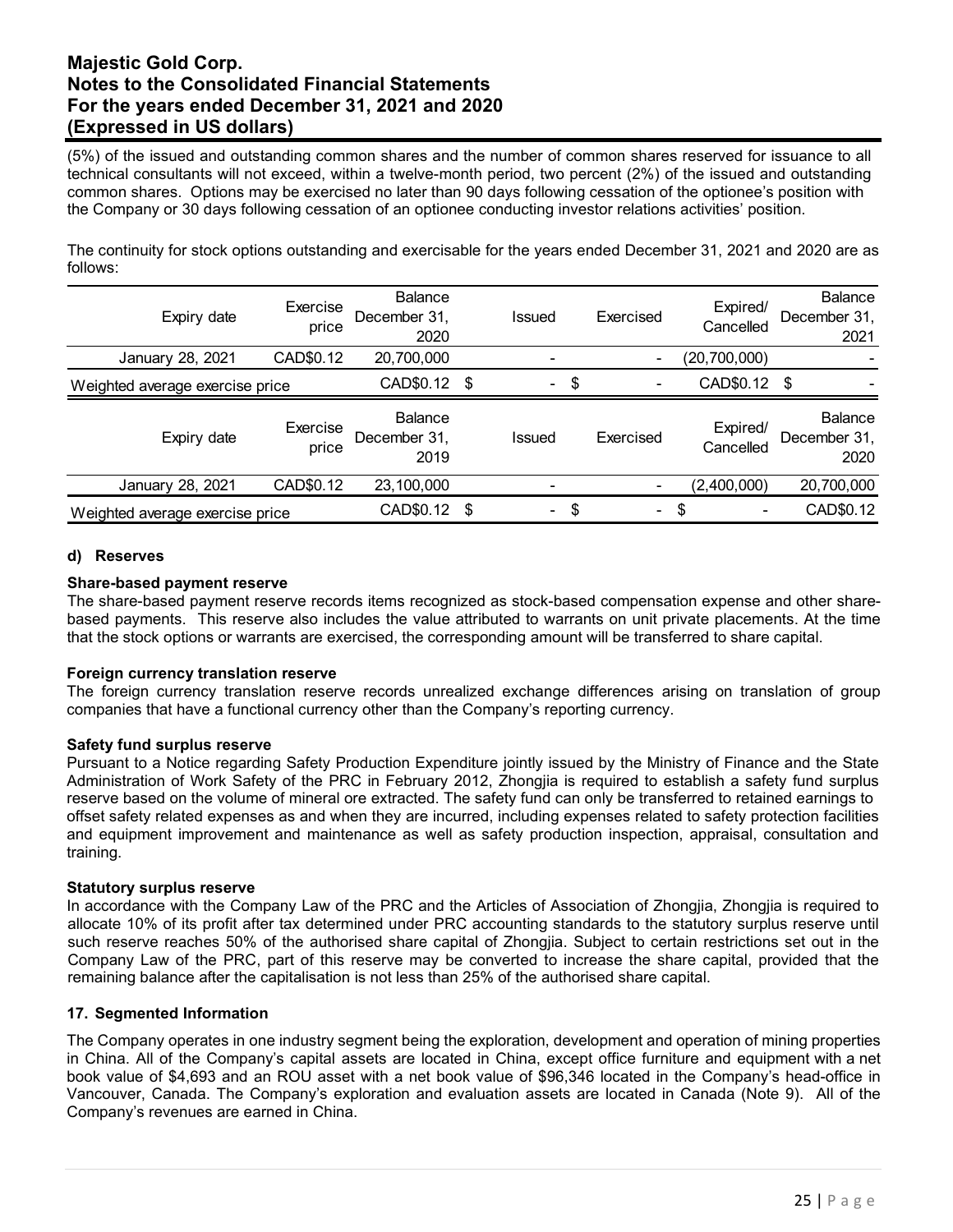## **17. Segmented Information (continued)**

Revenue from each of the major customers which amounted to 10% or more of the Company's revenue for the years ended December 31, 2021 and 2020 is as follows:

|            |                | Year ended December 31, |
|------------|----------------|-------------------------|
|            | 2021           | 2020                    |
| Customer A | $\blacksquare$ | 3,658,402               |
| Customer B | 38,445,273     | 48,705,034              |
| Total      | 38,445,273     | 52,363,436              |

#### **18. Revenue and Expenses**

#### **Revenue**

|                       |            | Year ended December 31, |            |  |  |
|-----------------------|------------|-------------------------|------------|--|--|
|                       | 2021       |                         | 2020       |  |  |
| Sales of gold bullion | 38,445,273 |                         | 52,363,436 |  |  |

#### **Cost of sales**

|                                              | Year ended December 31, |      |              |  |
|----------------------------------------------|-------------------------|------|--------------|--|
|                                              | 2021                    |      | 2020         |  |
| Mining and Milling fees                      | \$<br>10,387,515        | - \$ | 15,438,718   |  |
| Depreciation and depletion (Note 8)          | 2,691,045               |      | 5,511,597    |  |
| Smelting costs                               | 630,825                 |      | 827,665      |  |
| Resource taxes                               | 1,373,986               |      | 1,860,100    |  |
| Other direct costs                           | 16,212                  |      | 588,713      |  |
| Changes in ending gold concentrate inventory | 1,631,445               |      | (47, 424)    |  |
| Total                                        | 16,731,028              |      | 24, 179, 369 |  |

#### **General and administrative**

|                                          |                 |      | Year ended December 31, |
|------------------------------------------|-----------------|------|-------------------------|
|                                          | 2021            |      | 2020                    |
| Consulting and management fees (Note 15) | \$<br>630,111   | - \$ | 575,560                 |
| Financial advisory                       | 611,761         |      | 720,185                 |
| Depreciation (Note 8)                    | 341,988         |      | 95,238                  |
| Office and general                       | 619,704         |      | 239,515                 |
| Professional fees                        | 175,412         |      | 153,786                 |
| Research and development                 | 769,345         |      | 789,828                 |
| <b>Salaries</b>                          | 750,390         |      | 963,638                 |
| Shareholder communications               | 37,029          |      | 40,587                  |
| Travel                                   | 450,862         |      | 401,109                 |
| Total                                    | \$<br>4,386,602 | S    | 3,979,446               |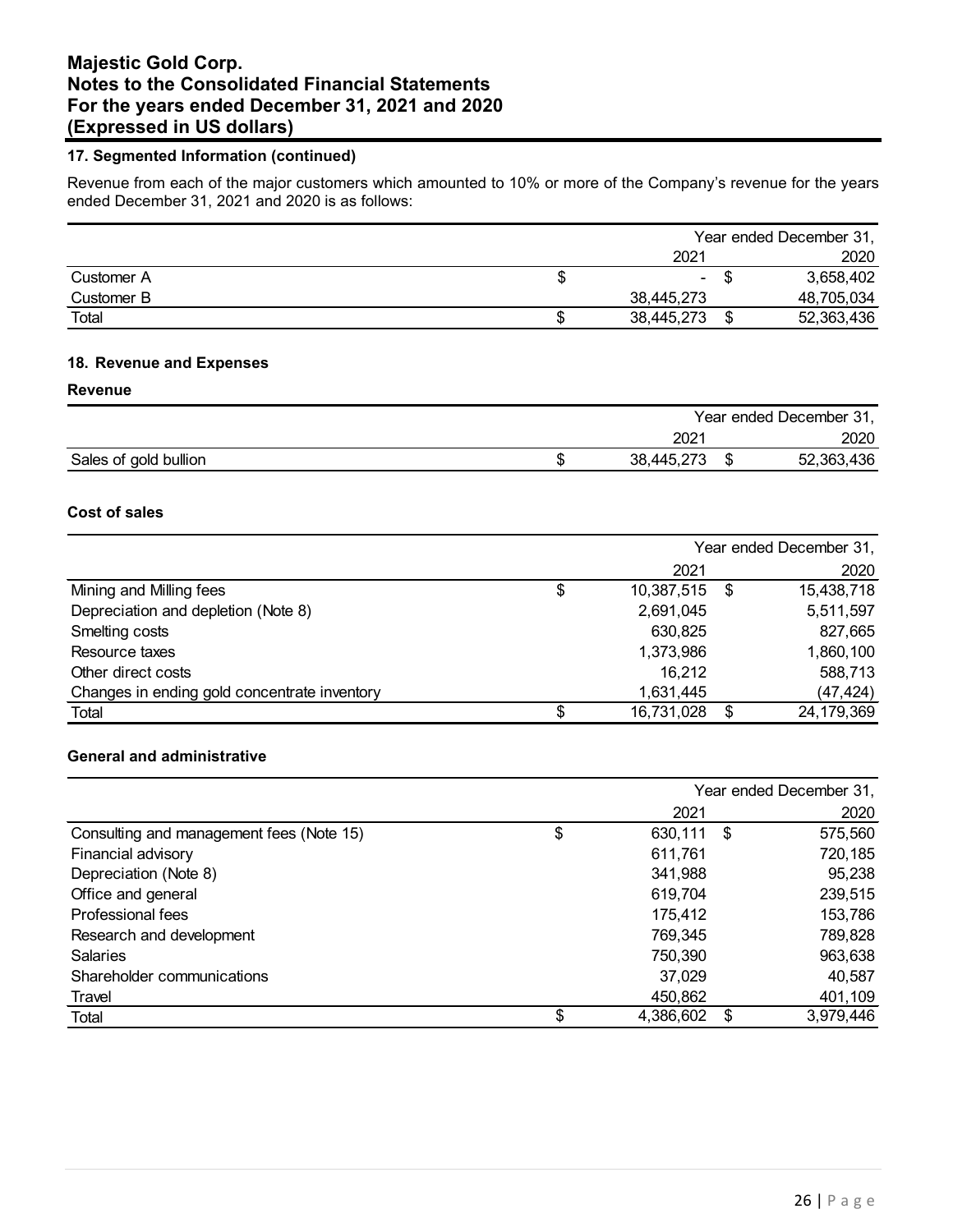#### **18. Revenue and Expenses (continued)**

#### **Finance expense**

|                                                                |         |      | Year ended December 31, |
|----------------------------------------------------------------|---------|------|-------------------------|
|                                                                | 2021    |      | 2020                    |
| Interest expenses and finances charges for banks loans payable | 410,025 | - \$ | 588,850                 |
| Interest expense for leases                                    | 5,204   |      | 2,924                   |
| Interest expense for other long-term liabilities               | 72,403  |      | 71,790                  |
| Accretion of asset retirement obligation (Note 13)             | 110,751 |      | 98,879                  |
| Total                                                          | 598,383 |      | 762,443                 |

#### **19. Risks and capital management**

The Company is exposed in varying degrees to a variety of financial instrument related risks. The Board of Directors approves and monitors the risk management processes, inclusive of documented investment policies, counterparty limits, and controlling and reporting structures. The type of risk exposure and the way in which such exposure is managed is provided as follows:

#### **Credit Risk**

Credit risk is the risk that one party to a financial instrument will fail to discharge an obligation and cause the other party to incur a financial loss. The Company's primary exposure to credit risk is on its cash and reclamation deposits held in bank accounts. The majority of cash is deposited in bank accounts held with major banks in Canada and China. The credit risk associated with cash held in Canada is reduced by management ensuring that the Company uses a major Canadian financial institution with strong investment grade ratings by a primary ratings agency. The credit risk associated with cash held in China is reduced, but not fully mitigated, by management using a financial institution that is operated by the Government of China.

#### **Liquidity Risk**

Liquidity risk is the risk that the Company will not be able to meet its financial obligations as they fall due. The Company plans to ensure that there is sufficient capital in order to meet short-term business requirements, after taking into account the Company's holdings of cash. The Company's cash is invested in interest bearing accounts which are available on demand. Management believes the Company has sufficient cash on hand to finance operations for the next twelve months. The Company's accounts payable and accrued liabilities are generally due on demand. The maturity of the Company's loans are disclosed in Note 12. The following summarizes the undiscounted amount of the remaining contractual maturities of the Company's financial liabilities.

|                                             |               | December 31, 2021 |     |                           |                   | December 31, 2020 |
|---------------------------------------------|---------------|-------------------|-----|---------------------------|-------------------|-------------------|
|                                             | Within a year |                   |     | 2-5 years Over five years | Total             | Total             |
| Accounts payable and accrued<br>liabilities | \$11,743,804  | \$<br>$\sim 100$  | -\$ |                           | $-$ \$ 11,743,804 | \$<br>23,341,722  |
| Loans                                       | 4,705,365     | -                 |     | $\overline{\phantom{a}}$  | 4,705,365         | 4,597,772         |
| Other long-term liabilities                 | 1,181,763     | 2,725,719         |     | 4,075,118                 | 7,982,600         | 1,969,469         |
| Total                                       | \$17,630,932  | 2.725.719         |     | 4,075,118                 | \$24.431.769      | 29,908,963        |

#### **Industry Risk**

The Company is a mining company with a property and mining operations in China. Its mining activities involve numerous inherent risks. The Company is subject to various financial, equities markets, operational and political risks that could significantly affect its operations and cash flows. These risks include changes in local laws affecting the mining industry, a decline in the price of commodities, uncertainties inherent in estimating mineral resources and fluctuations in the foreign currencies against the US dollar. The Company does not use derivatives or hedging to mitigate the risk of changes in the price of gold or currency fluctuations.

The Company's business is highly dependent on the price of gold and venture capital markets, which are impacted by volatility factors the Company cannot control. A decrease in the price of gold could adversely affect the Company's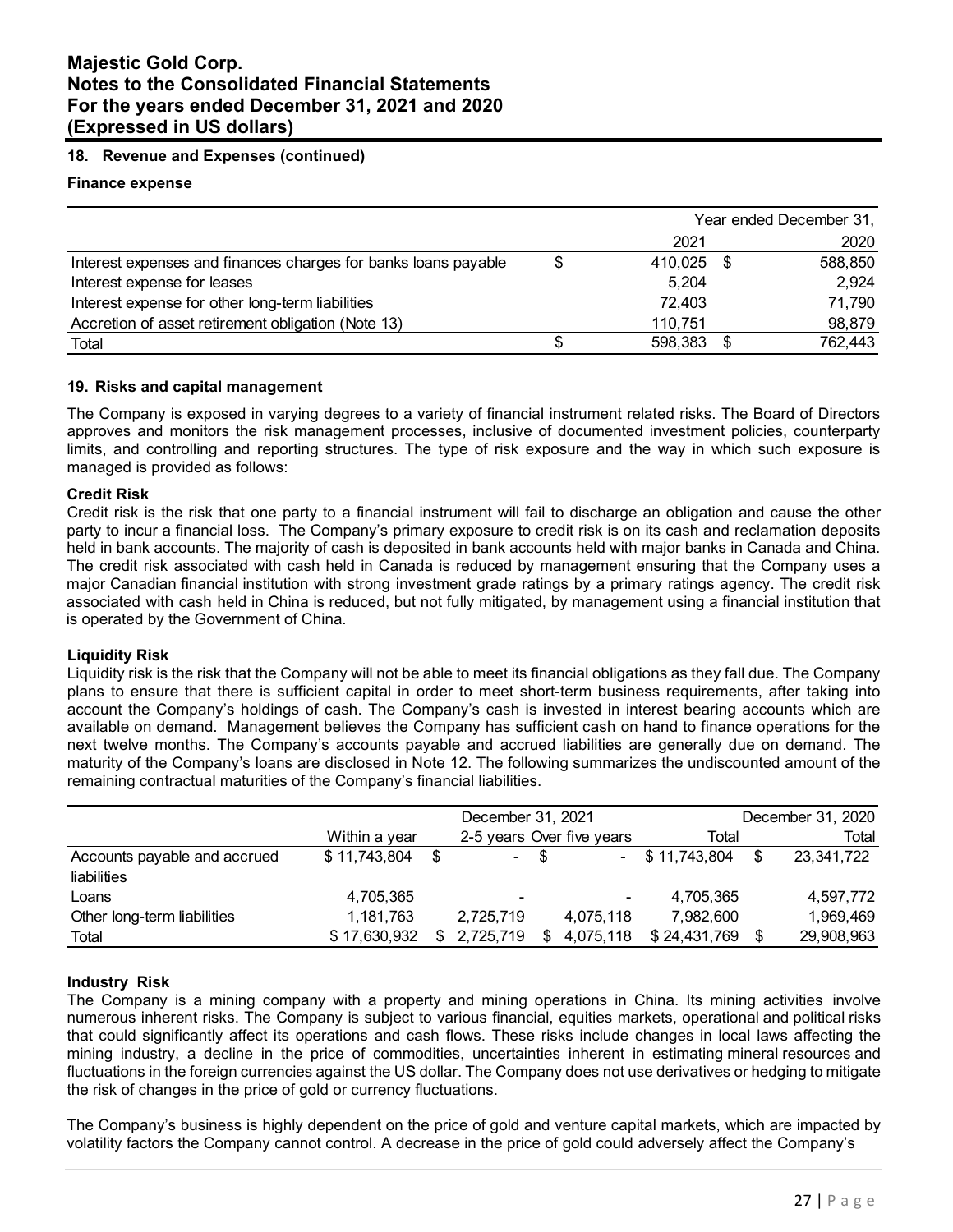#### **19. Risks and capital management (continued)**

financial condition, results of operations and cash flows. Lower gold prices may result in asset impairment, write-downs of mineral property carrying values and limitations in access to capital.

The Company operates in China and is exposed to the laws governing the mining industry in China. The Chinese government is currently supportive of the mining industry but there is uncertainty in future changes to government policies and regulations including taxation, repatriation of profits, restrictions on production, export controls, environmental compliance and expropriation. These factors could adversely affect the Company's exploration efforts and production plans.

The Company's property is located in an area that can experience severe winter weather conditions which could adversely affect mining operations. In addition, the Company is subject to changes in environmental laws and regulations that may result in unexpected costs.

#### **Market Risk**

The significant market risks to which the Company is exposed are interest rate risk, currency risk and other commodity price risk. These are discussed further below:

#### *Interest Rate Risk*

Interest rate risk is the risk that future cash flows will fluctuate as a result of changes in market interest rates. The Company's cash consists of cash and reclamation deposits held in bank accounts that earn interest at variable interest rates. The Company's loans payable accrues interest at fixed rates. Due to the short-term nature of these financial instruments, fluctuations in market rates do not have a significant impact on the estimated fair value as of December 31, 2021.

#### *Currency Risk*

Currency risk is the risk that the fair value of future cash flows of a financial instrument will fluctuate because of changes in foreign exchange rates. The Company is exposed to currency risk to the extent expenditures incurred or funds received and balances maintained by the Company are denominated in currencies other than the functional currency of the entity completing the transaction or holding the funds. The Company does not manage currency risks through hedging or other currency-based derivatives. The Company and its subsidiaries do not have significant transactions or hold significant cash denominated in currencies other than their functional currencies. Therefore, this risk is considered minimal.

#### **20. Financial Instruments**

#### **Fair Value**

Management has assessed that the fair values of cash and cash equivalents, restricted and pledged deposits, financial assets included in prepayments, deposits and other receivables, trade and bills payables, financial liabilities included in other payables, deposits received and accruals, amounts due to related parties, other long-term liabilities and the interest-bearing bank borrowings approximate to their carrying amounts largely due to the short-term maturities of these instruments.

The fair values of other long-term assets and other long-term liabilities have been calculated by discounting the expected future cash flows using rates currently available for instruments with similar terms, credit risk and remaining maturities. The following tables set forth the Company's financial assets and liabilities that are measured at fair value level on a recurring basis within the fair value hierarchy at December 31, 2021 and December 31, 2020 that are not otherwise disclosed. The assets and liabilities are classified in their entirety based on the lowest level of input that is significant to the fair value measurement.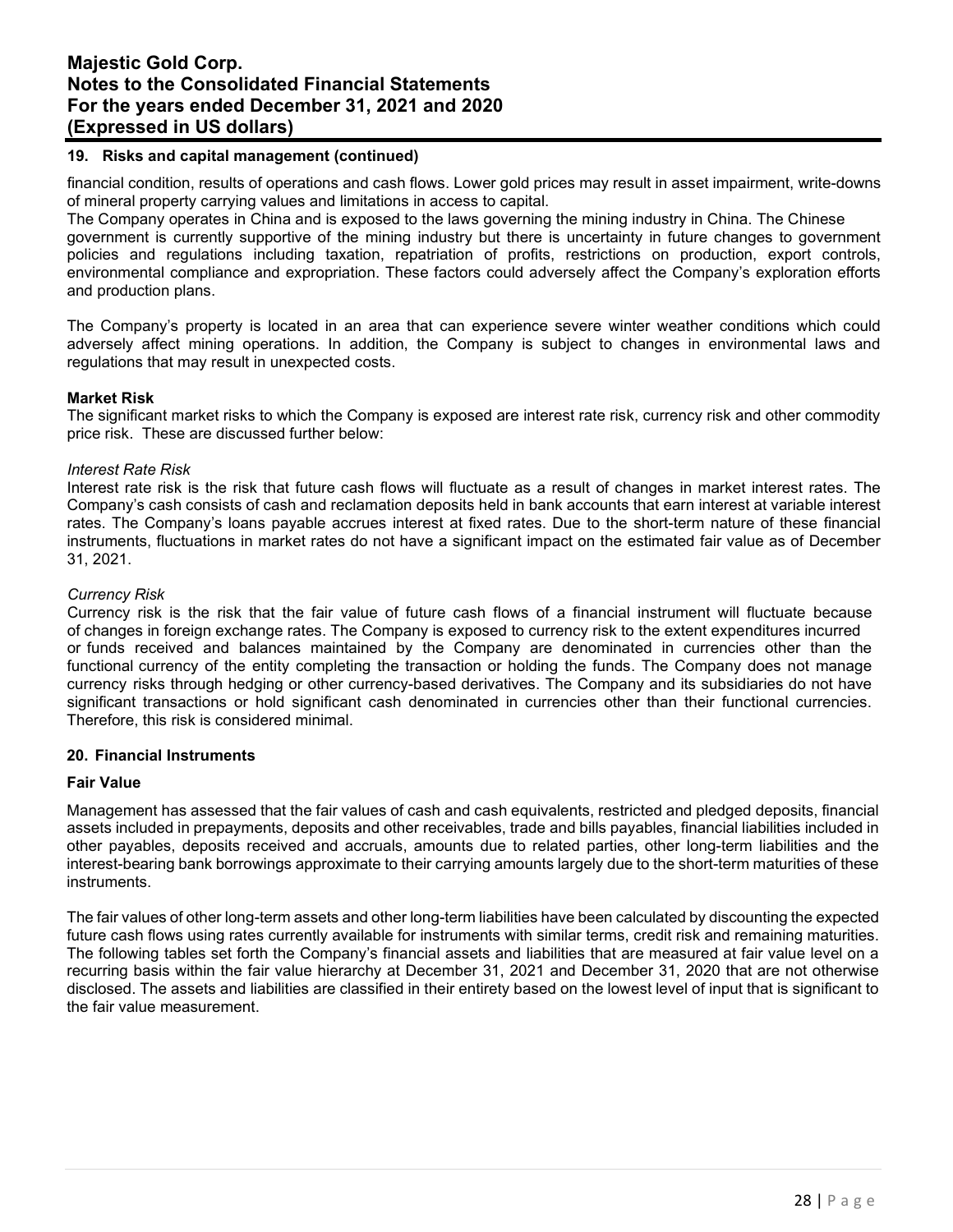#### **20. Financial Instruments (continued)**

|                            | Year ended December 31, |  |            |  |            |  |
|----------------------------|-------------------------|--|------------|--|------------|--|
| <b>Financial assets</b>    | Level                   |  | 2021       |  | 2020       |  |
| Cash                       | S                       |  | 34,867,831 |  | 33,774,231 |  |
| Reclamation deposits       |                         |  | 2,453,906  |  | 2,190,025  |  |
| Receivables <sup>(1)</sup> |                         |  | 109,192    |  | 11,878     |  |
| Other long-term assets     |                         |  | 620,168    |  | 1,854,435  |  |
| Total                      |                         |  | 38,051,097 |  | 37,830,569 |  |

 $(1)$  Receivables exclude sales and income tax receivables.

|                                          |       |            | Year ended December 31, |            |
|------------------------------------------|-------|------------|-------------------------|------------|
| <b>Financial liabilities</b>             | Level | 2021       |                         | 2020       |
| Accounts payable and accrued liabilities |       | 11,743,804 |                         | 23,341,722 |
| Interest-bearing bank borrowings         |       | 4,705,365  |                         | 4.597.772  |
| Other long-term liabilities              |       | 6,931,826  |                         | 1.499.377  |
| Total                                    |       | 23,380,995 |                         | 29,438,871 |

Fair value of the other financial instruments excluded from the table above approximates their carrying amount as at December 31, 2021 and December 31, 2020, due to the short-term nature of these instruments. There were no transfers into or out of Level 3 during the years ended December 31, 2021 and 2020.

#### **21. Non-controlling interest**

The Company's equity interest in Zhongjia is held indirectly through its 94% owned subsidiary SINOGOLD by way of SINOGOLD's 100% ownership interest in Majestic Yantai. Majestic Yantai has a 75% equity interest in Zhongjia. The non-controlling interest represents the 25% equity interest in Zhongjia held by Dahedong and the 6% equity interest in SINOGOLD held by another minority shareholder.

On June 16, 2020, the Company cancelled intercorporate debt in the total aggregate amount of \$46,318,907 (CAD\$62,073,046) ("Debt Cancellation") owed to the Company by its 94% owned subsidiary, SINOGOLD. The Company recognized an increase in the 6% non-controlling interest related to the Debt Cancellation of \$2,779,134 (CAD\$3,724,383). At December 31, 2021, the carrying amount of the 6% non-controlling interest was \$3,993,076 (December 31. 2020- \$3,803,430).

The continuity of non-controlling interests is summarized as follows:

|                                              |    | Zhongjia      | <b>SINOGOLD</b> |   | Total         |
|----------------------------------------------|----|---------------|-----------------|---|---------------|
| Balance, December 31, 2019                   | \$ | 4,952,994     | \$<br>223,333   | S | 5,176,327     |
| Share of net income                          |    | 2,114,705     | 3,517,404       |   | 5,632,109     |
| Other adjustment to non-controlling interest |    | 2,013,998     |                 |   | 2,013,998     |
| Other comprehensive income                   |    | 490,010       | 62.693          |   | 552,703       |
| Balance, December 31, 2020                   |    | 9,571,707     | 3,803,430       |   | 13,375,137    |
| Share of net income                          |    | 2,862,175     | 346,901         |   | 3,209,076     |
| Share of other comprehensive loss            |    | 186,408       | 161,830         |   | 348,238       |
| <b>Distributions</b>                         |    | (6, 204, 051) | (319,085)       |   | (6, 523, 136) |
| Balance, December 31, 2021                   | S  | 6,416,239     | \$<br>3,993,076 |   | 10,409,315    |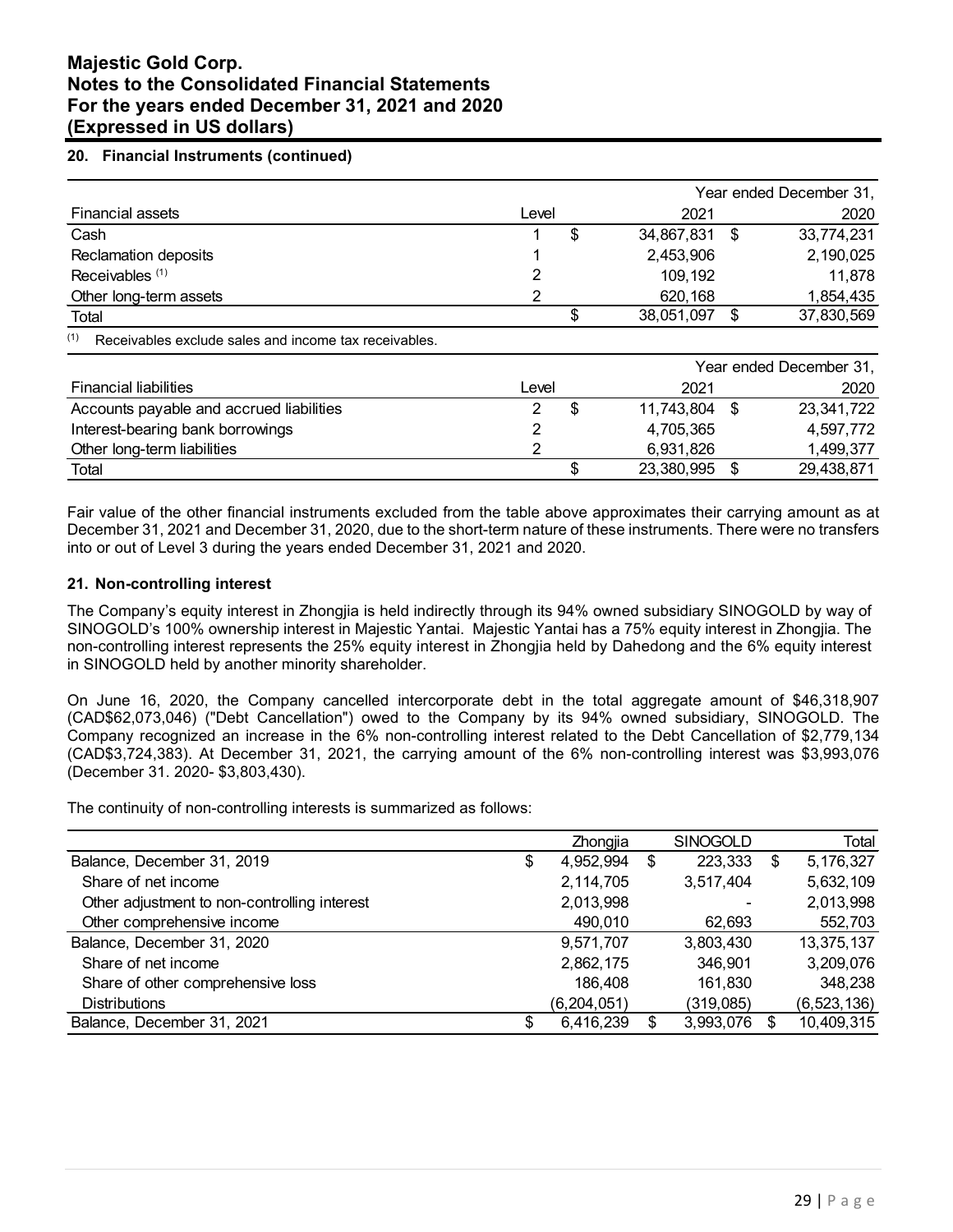#### **22. Income Tax**

Current income tax expense primarily includes the provision for PRC Enterprise Income Tax ("EIT") for subsidiaries operating in the PRC and withholding tax on earnings that have been declared for distribution by PRC subsidiaries to offshore holding companies.

Yantai Zhongjia is subject to PRC corporate income tax at the statutory rate of 25% on their respective estimated taxable profits during 12 months ended 31 December 2019. In December 2020, Yantai Zhongjia was identified as a "High and New Technology Enterprise" and thus was granted a preferential rate of 15% from 1 January 2020 to 31 December 2022, if certain conditions are met. In arriving at the current tax provision for Yantai Zhongjia during 12 months ended 31 December 2020 and 2021, the Group adopted the statutory income tax rate of 25%, should the tax authority hold a different view on the preferential tax rate.

Pursuant to the EIT Law, a 10% withholding tax is levied on dividends declared by PRC companies to their foreign investors.

The components of the company's income tax expense are as follows:

|                             |           | Year ended December 31, |
|-----------------------------|-----------|-------------------------|
|                             | 2021      | 2020                    |
| Current income tax expense  | 4.761.848 | 8,148,370               |
| Deferred income tax expense | 1.053.214 | 620.774                 |
|                             | 5,815,062 | 8,769,144               |

A reconciliation of the expected income tax expense to the actual tax expense is as follows:

|                                                          | Year ended December 31, |  |            |  |  |
|----------------------------------------------------------|-------------------------|--|------------|--|--|
|                                                          | 2021                    |  | 2020       |  |  |
| Net income for the year                                  | 13,532,724              |  | 23,831,445 |  |  |
| Expected income tax expense at local statutory tax rates | 3,653,835               |  | 6,443,976  |  |  |
| Non-deductible items and other permanent differences     | (4, 479, 309)           |  | 2,581,497  |  |  |
| Effect of tax rate changes                               | (305, 545)              |  | (514, 411) |  |  |
| Temporary differences not recognized                     | 6,946,081               |  | 258,082    |  |  |
| Total                                                    | 5,815,062               |  | 8,769,144  |  |  |

Deferred tax assets and liabilities consist of the following and all relate to the Company's Chinese operations:

|                               |    |             |      | Year ended December 31, |
|-------------------------------|----|-------------|------|-------------------------|
|                               |    | 2021        |      | 2020                    |
| Property, plant and equipment | \$ | (416,000)   | - \$ | (367, 635)              |
| Asset retirement obligation   |    | 349,950     |      | 835,159                 |
| Other temporary differences   |    | 914,255     |      | 365,013                 |
|                               |    | 848,205     | - \$ | 832,537                 |
|                               |    |             |      | Year ended December 31, |
|                               |    | 2021        |      | 2020                    |
| Withholding taxes             | S  | (1,053,449) | \$   |                         |
| Net deferred tax liabilities  | c  | (1,053,449) | \$   |                         |